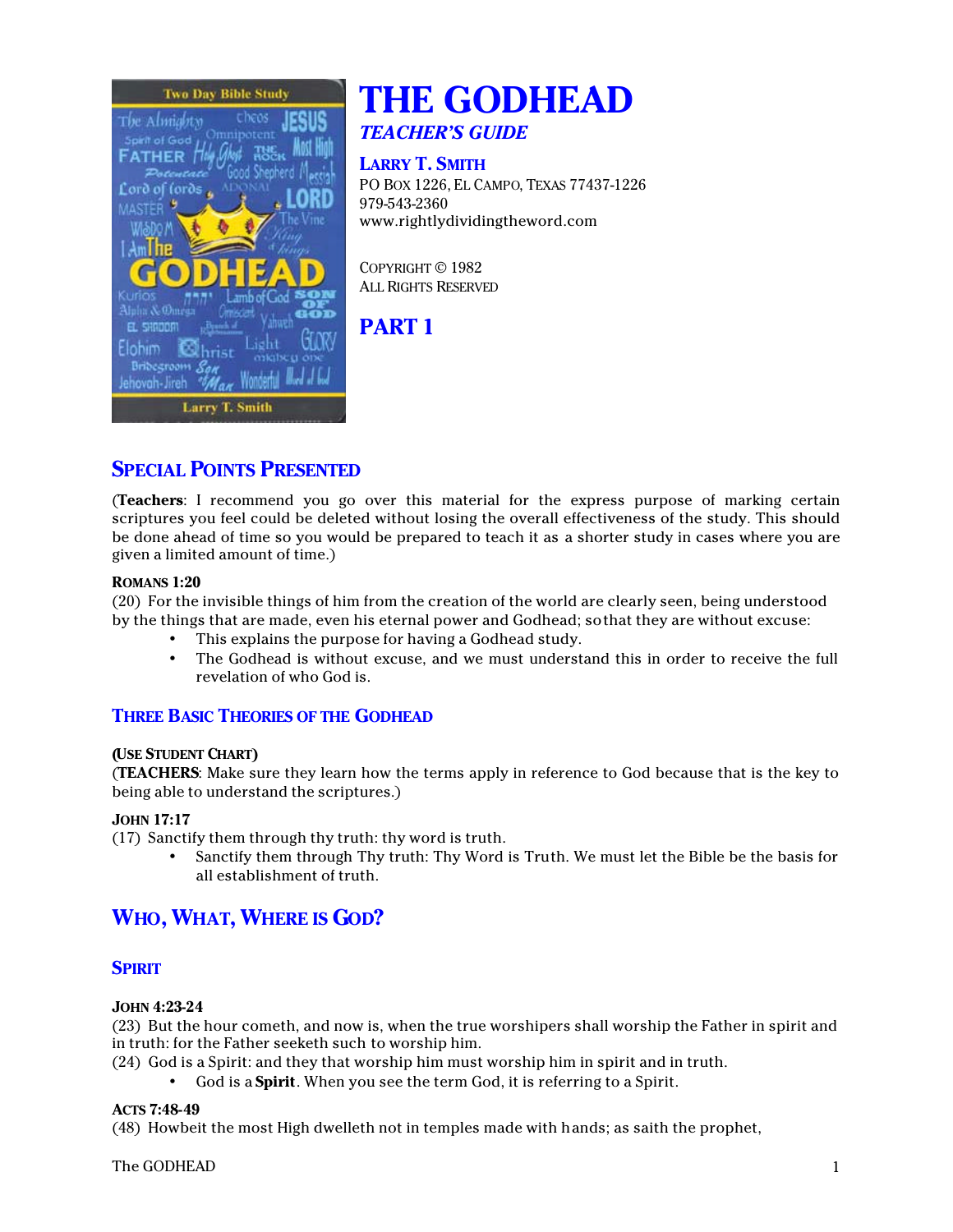(49) Heaven is my throne, and earth is my footstool: what house will ye build me? saith the Lord: or what is the place of my rest?

• God is not a little figure or a person off in heaven somewhere. God is a Spirit that fills heaven and earth, because heaven is His throne and earth is His footstool.

# **OMNIPRESENT (EVERYWHERE)**

#### **Psalms 139:7-10**

- (7) Whither shall I go from thy spirit? or whither shall I flee from thy presence?
- (8) If I ascend up into heaven, thou art there: if I make my bed in hell, behold, thou art there.
- (9) If I take the wings of the morning, and dwell in the uttermost parts of the sea;
- (10) Even there shall thy hand lead me, and thy right hand shall hold me.
	- God is a Spirit that is everywhere. You cannot hide from God.
	- Wherever two or three are gathered together in His name there He is. Why? He is everywhere.

#### **1 KINGS 8:27**

(27) But will God indeed dwell on the earth? behold, the heaven and heaven of heavens cannot contain thee; how much less this house that I have built?

- The **heaven and heaven of heavens cannot contain three**. Why? He is everywhere.
- A place or body can contain the fullness (or quality) of God, but cannot contain all of the quantity of God.

#### **DEUTERONOMY 4:35, 39**

(35) Unto thee it was showed, that thou mightest know that the LORD he is God; there is none else beside him.

(36) Out of heaven he made thee to hear his voice, that he might instruct thee: and upon earth he showed thee his great fire; and thou heardest his words out of the midst of the fire.

(37) And because he loved thy fathers, therefore he chose their seed after them, and brought thee out in his sight with his mighty power out of Egypt;

(38) To drive out nations from before thee greater and mightier than thou art, to bring thee in, to give thee their land for an inheritance, as it is this day.

(39) Know therefore this day, and consider it in thine heart, that the LORD he is God in heaven above, and upon the earth beneath: there is none else.

- The Lord He is God—there is **none** else beside Him.
- The term "LORD" used in all capitals always refers to God or deity (the omnipresent Spirit).
- Verse 39: Only one God that is in heaven above and the earth beneath.
- One God or Spirit that is everywhere.

#### **PROVERBS 15:3**

(3) The eyes of the LORD are in every place, beholding the evil and the good.

• Eyes of the Lord are everywhere (omnipresent). You cannot make God out to be a human, or He would be all eyes according to this scripture. It is simply saying that He is an omnipresent Spirit.

#### **JEREMIAH 23:24**

(24) Can any hide himself in secret places that I shall not see him? saith the LORD. Do not I fill heaven and earth? saith the LORD.

- Cannot hide from the Lord. Fills heaven and earth.
- If there is only one, where are the other three? (Refer to chart.) We are establishing the fact, not the theory that there is only one God (not two or three), and that He is a Spirit.

# **INVISIBLE**

#### **JOHN 1:18**

(18) No man hath seen God at any time; the only begotten Son, which is in the bosom of the Father, he hath declared him.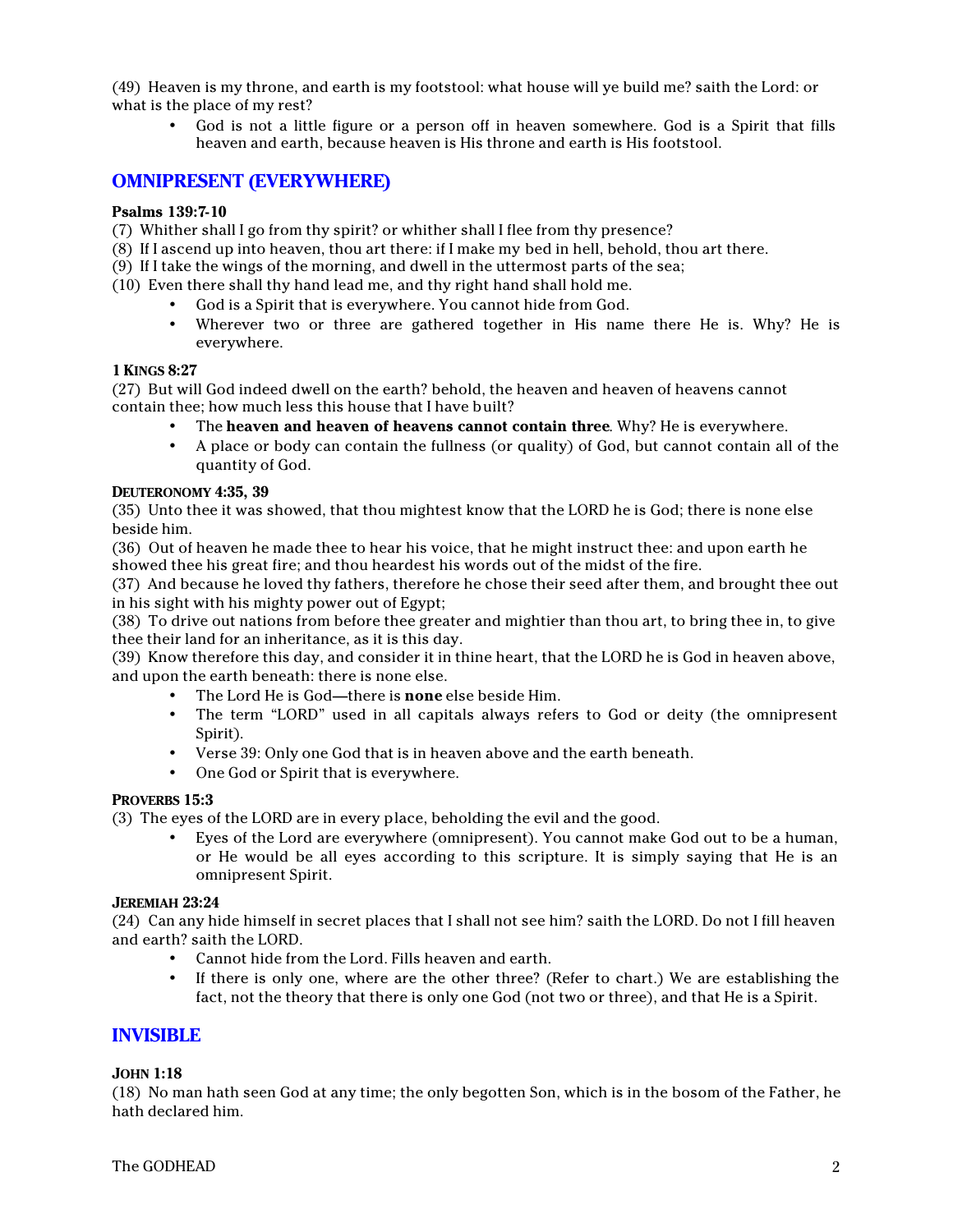• No man has seen God at any time. Some say Moses saw the hinder part of God. He saw the manifestation of God, but not the Spirit itself. God can manifest Himself as anything. You can see the manifestation (burning bush, dove, etc.), but you cannot see the Spirit itself, because it is invisible, and no man has ever seen it.

#### **JOHN 5:37**

(37) And the Father himself, which hath sent me, hath borne witness of me. Ye have neither heard his voice at any time, nor seen his shape.

• They had not seen His shape nor heard His voice. What they did see was the manifestation of God.

#### **COLOSSIANS 1:15**

(15) Who is the image of the invisible God, the firstborn of every creature:

• Jesus is the image of the **invisible** God. He is all of God we will see, and we will cover this later in the study.

# **IMMORTAL (EVERLASTING, CANNOT DIE)**

#### **1 TIMOTHY 1:17**

(17) Now unto the King eternal, immortal, invisible, the only wise God, be honor and glory forever and ever. Amen.

• Eternal, **immortal**, invisible, the only wise God. Immortal means God (the Spirit) can never die. This is important to know so you can later understand about the crucifixion of Christ.

#### **1 TIMOTHY 6:14-16**

(14) That thou keep this commandment without spot, unrebukable, until the appearing of our Lord Jesus Christ:

(15) Which in his times he shall show, who is the blessed and only Potentate, the King of kings, and Lord of lords;

(16) Who only hath immortality, dwelling in the light which no man can approach unto; whom no man hath seen, nor can see: to whom be honor and power everlasting. Amen.

- Jesus will show who is the only King of kings and Lord of lords, and He who only hath immortality.
- He is also invisible. Since He is an invisible, omnipresent Spirit that fills the atoms of the universe just like a thick fog, so if the Spirit would become visible (even after we get to heaven) we would all be blind. He will never cease to be an omnipresent Spirit, so the only way we will ever see God is in the face of Jesus Christ (who is the visible image of the invisible God).

#### **PSALMS 90:1-4**

(1) A Prayer of Moses the man of God. Lord, thou hast been our dwelling place in all generations.

(2) Before the mountains were brought forth, or ever thou hadst formed the earth and the world, even from everlasting to everlasting, thou art God.

(3) Thou turnest man to destruction; and sayest, Return, ye children of men.

- (4) For a thousand years in thy sight are but as yesterday when it is past, and as a watch in the night.
	- We dwell in the presence of God, and He is from everlasting to everlasting.
		- Flesh is not eternal, but God is eternal.

#### **LUKE 24:39**

(39) Behold my hands and my feet, that it is I myself: handle me, and see; for a spirit hath not flesh and bones, as ye see me have.

• Spirit does not have flesh and bones. God is not an old man up in heaven. He is an immortal, everlasting Spirit. Flesh gets old; but a spirit does not.

#### **EPHESIANS 4:4-6**

(4) There is one body, and one Spirit, even as ye are called in one hope of your calling;

- (5) One Lord, one faith, one baptism,
- (6) One God and Father of all, who is above all, and through all, and in you all.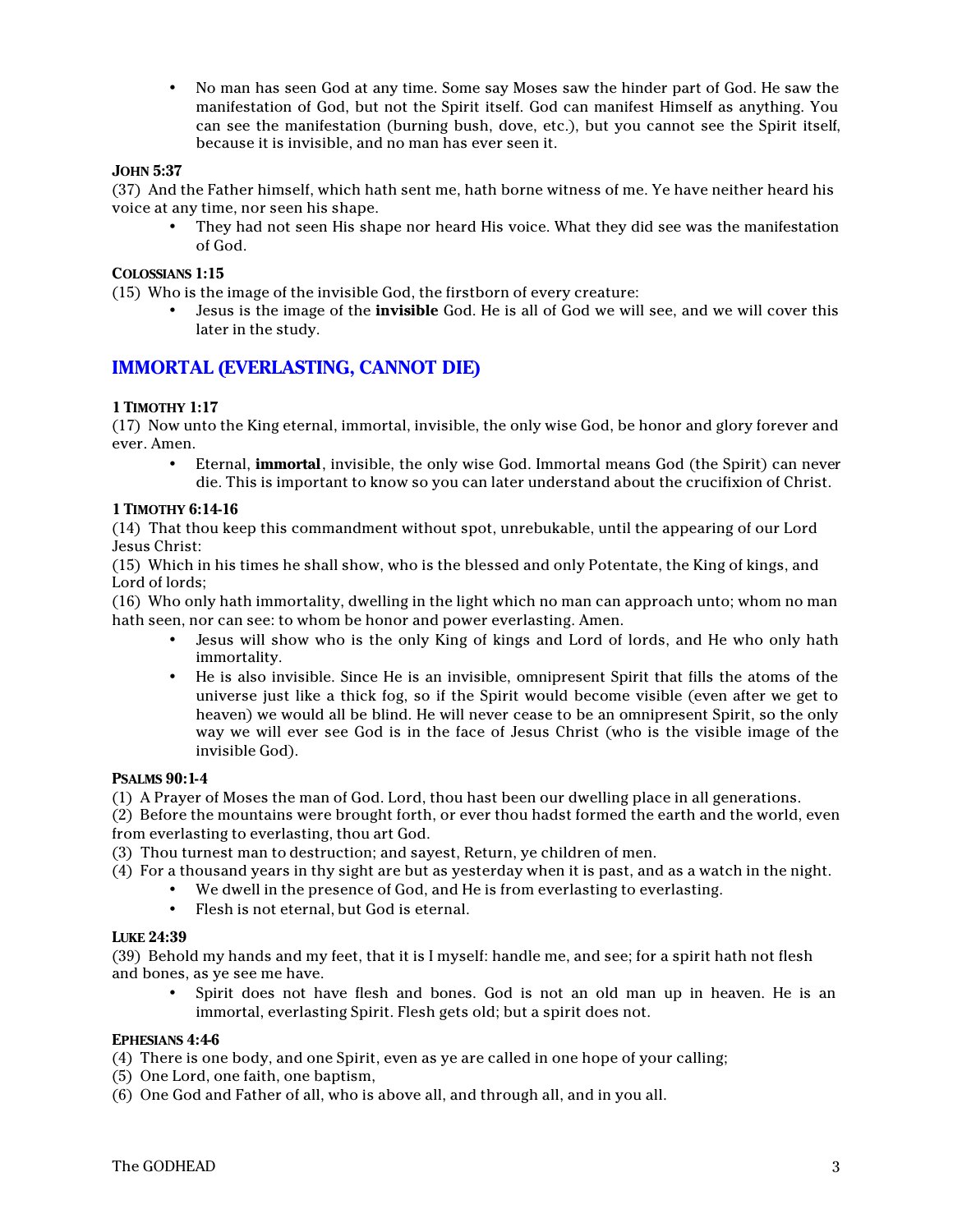- One God and one Spirit (refer to chart). There is one God who is through all and in you all. That is why the Spirit in you is called the Holy Ghost or Christ in you. There are three offices of God, but not three Gods:
	- (1) Father Spirit as creator and ruler.
	- (2) Son Flesh which Spirit dwelt in, making Him God.
	- (3) Holy Ghost Spirit of God, as it deals with man.
- (COMMENT: I am a father, son, and husband, but I am not three persons, and I only have one name.)

#### **MARK 12:29-37**

(29) And Jesus answered him, The first of all the commandments is, Hear, O Israel; The Lord our God is one Lord:

(30) And thou shalt love the Lord thy God with all thy heart, and with all thy soul, and with all thy mind, and with all thy strength: this is the first commandment.

(31) And the second is like, namely this, Thou shalt love thy neighbor as thyself. There is none other commandment greater than these.

(32) And the scribe said unto him, Well, Master, thou hast said the truth: for there is one God; and there is none other but he:

(33) And to love him with all the heart and with all the understanding, and with all the soul, and with all the strength, and to love his neighbor as himself, is more than all whole burnt offerings and sacrifices.

(34) And when Jesus saw that he answered discreetly he said unto him, Thou art not far from the kingdom of God. And no man after that durst ask him any question.

(35) And Jesus answered and said, while he taught in the temple, How say the scribes that Christ is the son of David?

(36) For David himself said by the Holy Ghost, the LORD said to my LORD, Sit thou on my right hand, till I make thine enemies thy footstool.

(37) David therefore himself calleth him Lord; and whence is he then his son? And the common people heard him gladly.

- First commandment: The Lord our God is One Lord. Spirit prophesying through David. God and man dwelling in Christ. If the scripture says there is one, who has the right to say there are three?
- Jesus went on to quote Psalms 110:1 to the Jews and asked them how the Messiah was going to be David's son and David's Lord. The (flesh) that was born of Mary was of the lineage of David according to the promises God had made to Abraham, as recorded in the first chapter of Luke and Matthew. (Lineage is recorded all the way to Mary and Joseph with David and his sons included.)
- (COMMENT: The God that David prayed to was the same God that dwelt inside that human body, making Jesus both David's Lord and his son. Look at the words "Lord"—the first is all capitals and the second is not. It lets us know that this is the Spirit speaking about the flesh.)
- Right hand of God will be covered later, but it refers to the power of God. Spirit set up flesh and gave Him all power.
- The Son did not exist from the beginning, except in the plan of God, but Jesus was from the beginning. How? The term "son" refers to the flesh of God, but the **name** Jesus includes both flesh and Spirit. The Spirit of God that was in Jesus did exist in the beginning. We must realize this to understand how the terms are applied in scripture.

#### **1 TIMOTHY 3:16**

(16) And without controversy great is the mystery of godliness: God was manifest in the flesh,

justified in the Spirit, seen of angels, preached unto the Gentiles, believed on in the world, received up into glory.

- God (deity) was manifest in the flesh.
- God was seen of angels. When did the angels see God? When the flesh was born in Bethlehem. When will we see God? When we get to heaven and see the glorified body of Jesus.
- Flesh could not do anything without the Spirit that dwelt in it, because Jesus said the Words He spoke was not Him, but the Father dwelling in Him was doing the work.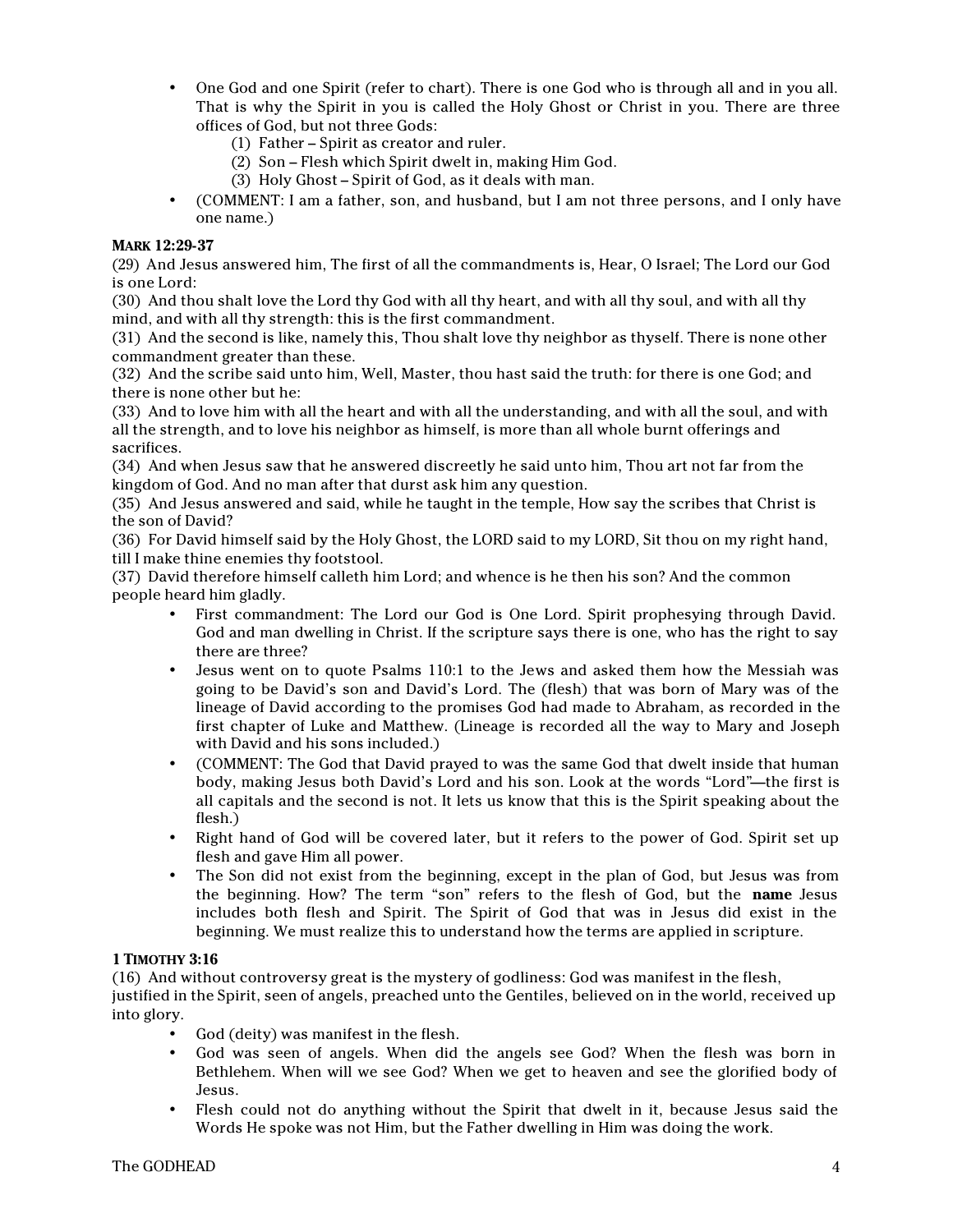#### **2 CORINTHIANS 5:19**

(19) To wit, that God was in Christ, reconciling the world unto himself, not imputing their trespasses unto them; and hath committed unto us the word of reconciliation.

• God was in Christ reconciling the world back to Himself. Why? There was no other God to reconcile Him to. That is why He said He would swear by Himself, because there was no other God up there to swear by. There is only one God (Spirit).

#### **JOHN 3:34-35**

(34) For he whom God hath sent speaketh the words of God: for God giveth not the Spirit by measure unto him.

(35) The Father loveth the Son, and hath given all things into his hand.

• Spirit in Christ given without measure. If He was a co-equal God, He would not have to be given anything. He was a man who had to have the Spirit of God in Him to be able to do the works of God.

#### **MATTHEW 1:18-25**

(18) Now the birth of Jesus Christ was on this wise: When as his mother Mary was espoused to Joseph, before they came together, she was found with child of the Holy Ghost.

(19) Then Joseph her husband, being a just man, and not willing to make her a public example, was minded to put her away privily.

(20) But while he thought on these things, behold, the angel of the Lord appeared unto him in a dream, saying, Joseph, thou son of David, fear not to take unto thee Mary thy wife; for that which is conceived in her is of the Holy Ghost.

(21) And she shall bring forth a son, and thou shalt call his name JESUS: for he shall save his people from their sins.

(22) Now all this was done, that it might be fulfilled which was spoken of the Lord by the prophet, saying,

(23) Behold, a virgin shall be with child, and shall bring forth a son, and they shall call his name Emmanuel, which being interpreted is, God with us.

(24) Then Joseph being raised from sleep did as the angel of the Lord had bidden him, and took unto him his wife:

(25) And knew her not till she had brought forth her firstborn son: and he called his name JESUS.

- Verses 18-20: Mary was overshadowed by the Holy Ghost, making Jesus the Son of the Holy Ghost. So unless the Holy Ghost and the Father are the same Spirit instead of coequal persons, then Jesus would be Son of the Holy Ghost instead of the Son of the Father, or else He would have two fathers. We realize from this that they are only offices of the one Spirit of God, and that the Spirit is called the Holy Ghost here because it is dealing with man.
- Verse 21: His name shall be called "Jesus" which means "Jehovah has become our salvation." An angel named Him, not Joseph, because, it was prophesied in the Old Testament that the Lord would give Him a new name. Keep this in mind because we will cover it later in the study.
- Verse 23: Jesus was God (Spirit) with us. He was God manifest in the flesh.

# **COMPARING SCRIPTURES OF THE OLD AND NEW TESTAMENTS**

Scriptural comparisons, concerning the prophecies about Jehovah of the Old Testament being fulfilled by Jesus in the New Testament (proving they are the same).

(**TEACHERS**: Continually refer back to the chart on the 10 points about God and establish these points in their minds as you compare the next scriptures.)

#### **ISAIAH 43:3, 10-15, 25**

(10) Ye are my witnesses, saith the LORD, and my servant whom I have chosen: that ye may know and believe me, and understand that I am he: before me there was no God formed, neither shall there be after me.

(11) I, even I, am the LORD; and beside me there is no savior.

(12) I have declared, and have saved, and I have showed, when there was no strange god among you: therefore ye are my witnesses, saith the LORD, that I am God.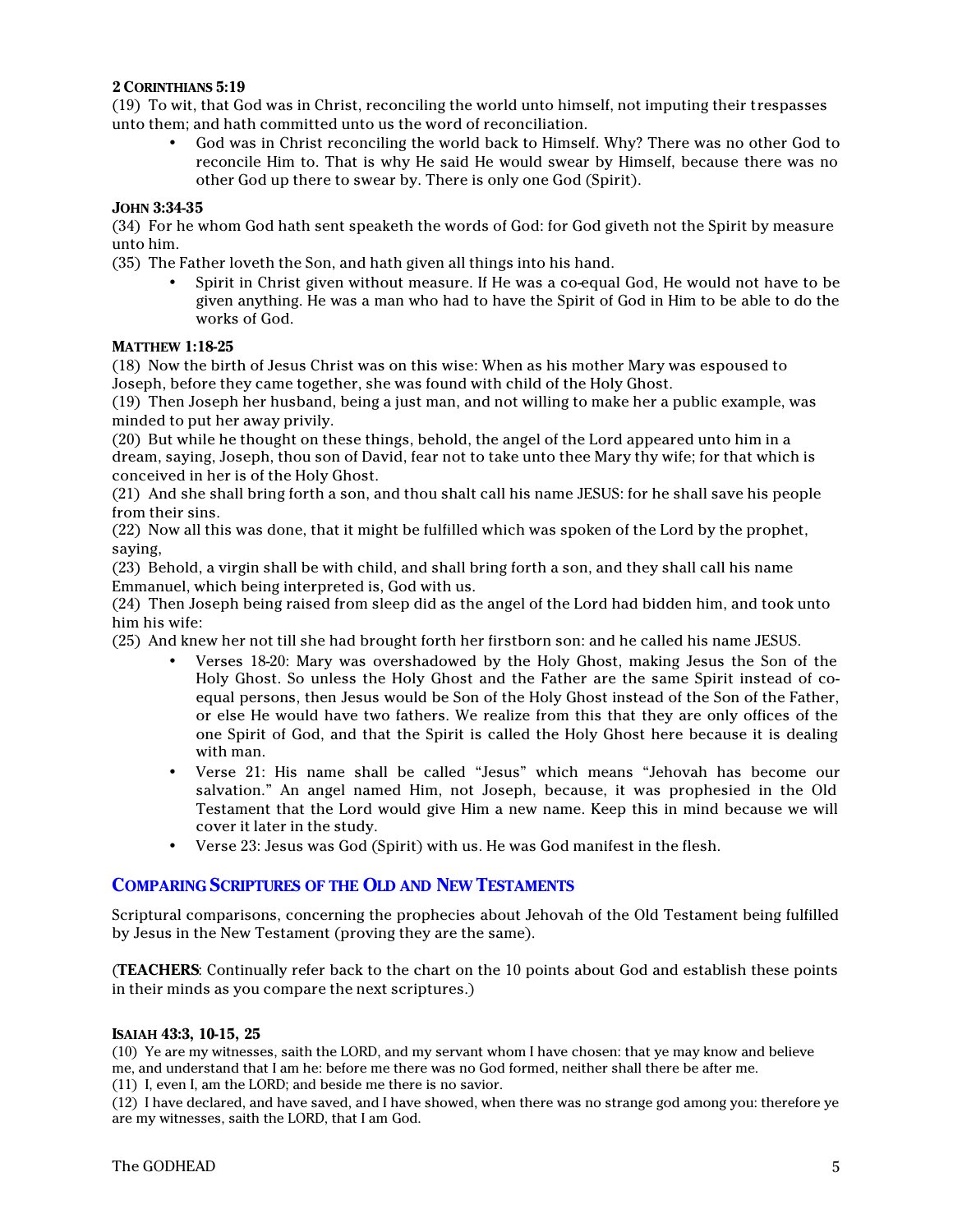(13) Yea, before the day was I am he; and there is none that can deliver out of my hand: I will work, and who shall let it?

(14) Thus saith the LORD, your redeemer, the Holy One of Israel; For your sake I have sent to Babylon, and have brought down all their nobles, and the Chaldeans, whose cry is in the ships.

(15) I am the LORD, your Holy One, the creator of Israel, your King.

- (25) I, even I, am he that blotteth out thy transgressions for mine own sake, and will not remember thy sins.
	- Verse 3: Lord thy God is the Holy One (not 2 or 3), and the Saviour.
	- Verse 10-15: There was no God formed before Him, nor after Him. Yet the doctrine of the Trinity indicates the Son proceeded out from the Father in eternity before the world was. According to this scripture that would not be possible.
	- There is no Saviour other than this **one** God that is speaking in these scriptures, so when the Saviour comes to the world, it will be this one God of the Old Testament.
	- Called our Redeemer, Holy One, Saviour, Creator, and King, which are terms that are applied to Jesus in the New Testament.
	- Verse 25: It is the one God that will blot out or remove our sins.

#### **ISAIAH 44:6, 8, 24**

(6) Thus saith the LORD the King of Israel, and his redeemer the LORD of hosts; I am the first, and I am the last; and beside me there is no God.

(7) And who, as I, shall call, and shall declare it, and set it in order for me, since I appointed the ancient people? and the things that are coming, and shall come, let them show unto them.

(8) Fear ye not, neither be afraid: have not I told thee from that time, and have declared it? ye are even my witnesses. Is there a God beside me? yea, there is no God; I know not any.

(24) Thus saith the LORD, thy redeemer, and he that formed thee from the womb, I am the LORD that maketh all things; that stretcheth forth the heavens alone; that spreadeth abroad the earth by myself;

- Verse 6: He is the Lord, King, Redeemer, the First and the Last, and beside Him there is no God.
- Verse 8: If there is another God, He does not know about it.
- Verse 24: He is the God that made all things, created the heavens and earth alone, by Himself, and there was no other God with Him.

#### **ISAIAH 45:5, 6, 15, 18**

(6) That they may know from the rising of the sun, and from the west, that there is none beside me. I am the LORD, and there is none else.

(15) Verily thou art a God that hidest thyself, O God of Israel, the Savior.

(18) For thus saith the LORD that created the heavens; God himself that formed the earth and made it; he hath established it, he created it not in vain, he formed it to be inhabited: I am the LORD; and there is none else.

• All these scriptures simply reemphasize the fact that there is only one God that is the Saviour and Creator, and there is no other God beside Him.

#### **ISAIAH 45:21-24**

(21) Tell ye, and bring them near; yea, let them take counsel together: who hath declared this from ancient time? who hath told it from that time? have not I the LORD? and there is no God else beside me; a just God and a Savior; there is none beside me.

(22) Look unto me, and be ye saved, all the ends of the earth: for I am God, and there is none else.

(23) I have sworn by myself, the word is gone out of my mouth in righteousness, and shall not return, That unto me every knee shall bow, every tongue shall swear.

(24) Surely, shall one say, in the LORD have I righteousness and strength: even to him shall men come; and all that are incensed against him shall be ashamed.

• He is the only God and Saviour there is, and unto Him every knee will bow and every tongue will confess.

#### **PHILIPPIANS 2:9-11**

(9) Wherefore God also hath highly exalted him, and given him a name which is above every name: (10) That at the name of Jesus every knee should bow, of things in heaven, and things in earth, and things under the earth;

(11) And that every tongue should confess that Jesus Christ is Lord, to the glory of God the Father.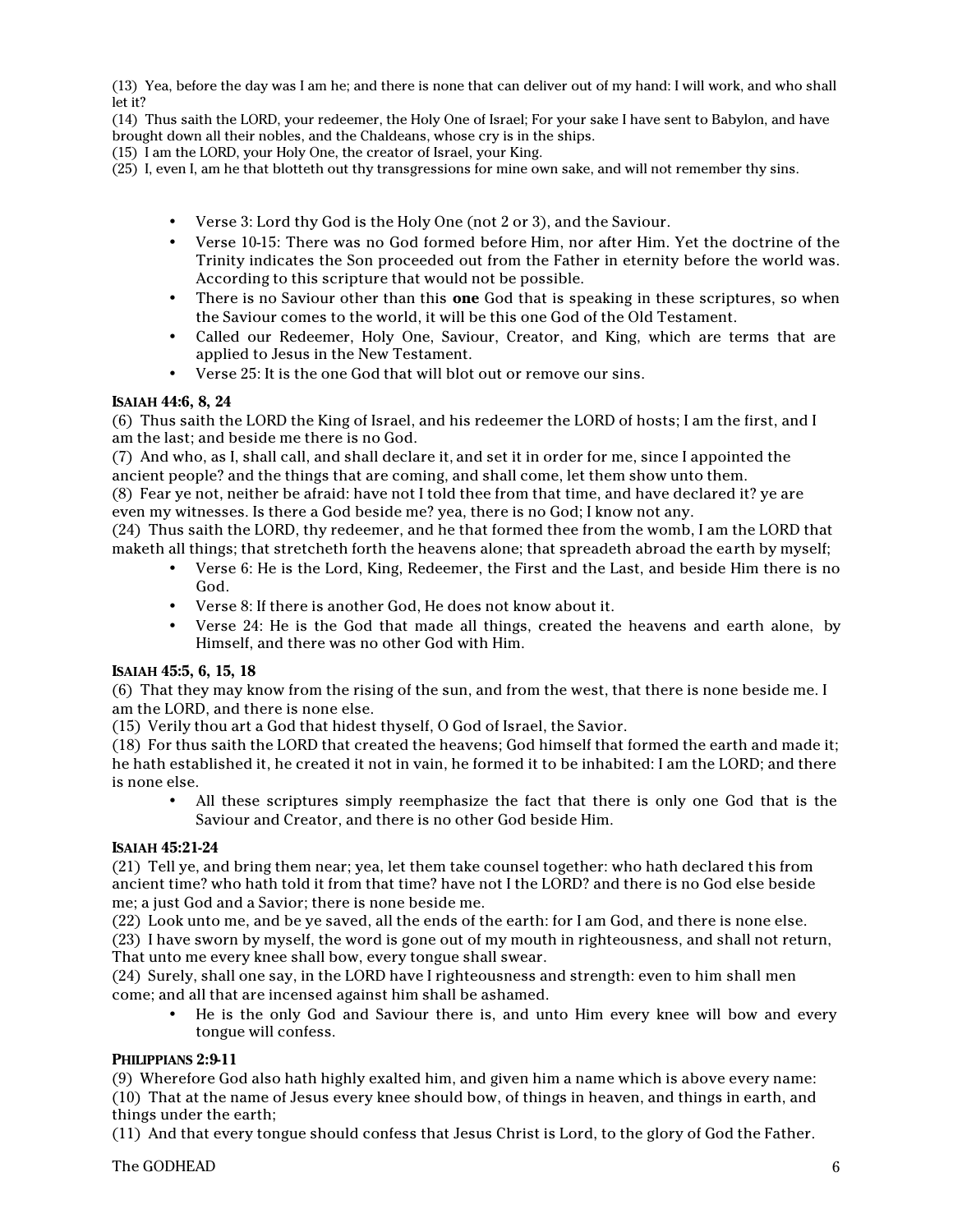• The name of Jesus is above every name, and at the name of Jesus, every knee will bow and every tongue confess that Jesus Christ is Lord. This is the fulfillment of the prophecy of Isaiah. It proves that Jesus is the one God of the Old Testament.

# **JESUS AS THE FATHER**

#### **Isaiah 9:6-7**

(6) For unto us a child is born, unto us a son is given: and the government shall be upon his shoulder: and his name shall be called Wonderful, Counselor, The mighty God, The everlasting Father, The Prince of Peace.

(7) Of the increase of his government and peace there shall be no end, upon the throne of David, and upon his kingdom, to order it, and to establish it with judgment and with justice from henceforth even forever. The zeal of the LORD of hosts will perform this.

The son to be born is referred to as The Mighty God and The Everlasting Father, which proves again that Jesus is the one God of the Old Testament that came in human flesh to redeem man from the penalty for sin through the death of His flesh on Calvary. This also makes Him our Saviour and Redeemer, which fulfills the other prophecies concerning the One True God of the Old Testament.

#### **JOHN 3:13**

(13) And no man hath ascended up to heaven, but he that came down from heaven, even the Son of man which is in heaven.

• Jesus was on earth talking to Nicodemus, yet He said He was in heaven also. This proves He is man, and yet God that is everywhere according to the deity, that lives in His flesh. Not a separate person, but the same one Spirit of an omnipresent God.

#### **1 CORINTHIANS 8:4-6**

(4) As concerning therefore the eating of those things that are offered in sacrifice unto idols, we know that an idol is nothing in the world, and that there is none other God but one.

(5) For though there be that are called gods, whether in heaven or in earth, (as there be gods many, and lords many,)

(6) But to us there is but one God, the Father, of whom are all things, and we in him; and one Lord Jesus Christ, by whom are all things, and we by him.

• There is but one God, the Father (term "Father" as pertaining to God always refers to the omnipresent Spirit) and one Lord Jesus Christ. (Use this in referring to the next scripture.)

# **2 CORINTHIANS 3:17**

(17) Now the Lord is that Spirit: and where the Spirit of the Lord is, there is liberty.

• The Lord (Jesus) is that Spirit. When compared with the previous scripture, this proves that Jesus is the same one God as the Father (Spirit).

#### **JOHN 10:30**

(30) I and my Father are one.

• Jesus said, "I and my Father are one". How are they one? When the Spirit was put in flesh, they became one person. He was fully God and fully man in one person. This statement caused the Jews to try to stone Him because they could not accept Him as the one God of the Old Testament. This eventually resulted in their being cut off and God turning to the Gentiles to take out a people for His Name's sake.

#### **JOHN 14:5-10**

(5) Thomas saith unto him, Lord, we know not whither thou goest; and how can we know the way?

(6) Jesus saith unto him, I am the way, the truth, and the life: no man cometh unto the Father, but by me.

(7) If ye had known me, ye should have known my Father also: and from henceforth ye know him, and have seen him.

(8) Philip saith unto him, Lord, show us the Father, and it sufficeth us.

(9) Jesus saith unto him, Have I been so long time with you, and yet hast thou not known me, Philip? he that hath seen me hath seen the Father; and how sayest thou then, Show us the Father?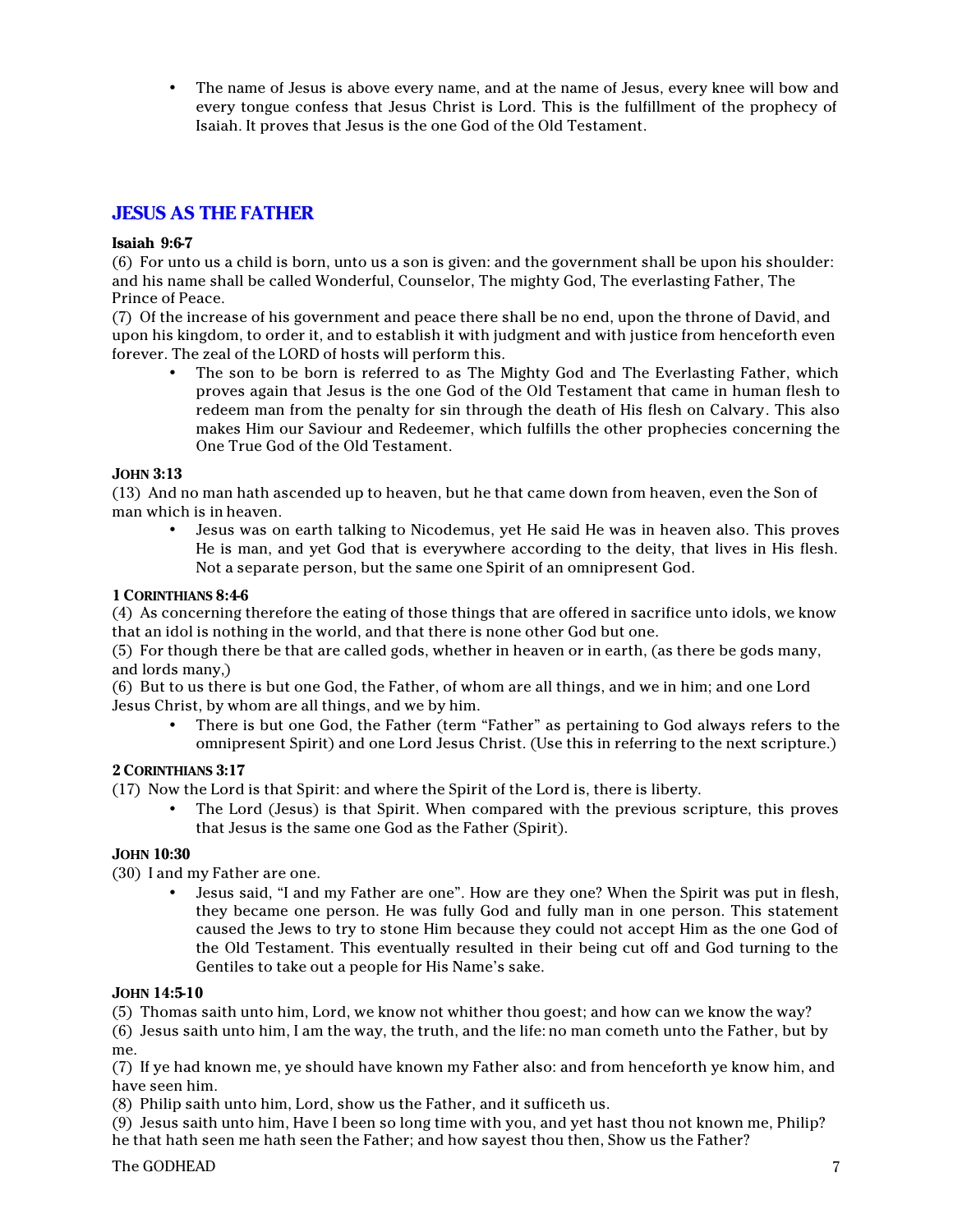(10) Believest thou not that I am in the Father, and the Father in me? the words that I speak unto you I speak not of myself: but the Father that dwelleth in me, he doeth the works.

- Jesus told the disciples from henceforth you know the Father and have seen Him. Since the Father is an invisible Spirit that no man can see, the only way they could see Him was in the face of Jesus Christ. He proves this on His next point.
- Phillip asked to see the Father and it would satisfy him. Jesus seemed surprised that He had been so long with Phillip and Phillip still had not recognized that Jesus was the Father. He let Phillip know that when you see Jesus you have seen the Father. (The body of Jesus Christ is the only visible part of the Father you can see.)
- He revealed that it was the Father (Spirit) that was in Him who was doing the works of the Spirit.

# **JOHN 8:24, 27**

(24) I said therefore unto you, that ye shall die in your sins: for if ye believe not that I am he, ye shall die in your sins.

(27) They understood not that he spake to them of the Father.

• Jesus was speaking of the Father in all of these verses, letting them know they would die in their sins if they did not believe that He was the Father. Why? Because they would never be baptized in His name for the remission of sins as commanded by the apostles.

#### **COLOSSIANS 1:14-20**

(14) In whom we have redemption through his blood, even the forgiveness of sins:

(15) Who is the image of the invisible God, the firstborn of every creature:

(16) For by him were all things created, that are in heaven, and that are in earth, visible and invisible, whether they be thrones, or dominions, or principalities, or powers: all things were created by him, and for him:

(17) And he is before all things, and by him all things consist.

(18) And he is the head of the body, the church: who is the beginning, the firstborn from the dead; that in all things he might have the preeminence.

(19) For it pleased the Father that in him should all fullness dwell;

(20) And, having made peace through the blood of his cross, by him to reconcile all things unto himself; by him, I say, whether they be things in earth, or things in heaven.

- Verse 14: We have redemption through His blood. (This lets us know that these scriptures are referring to Jesus Christ).
- Verse 15: Image of the invisible God. Jesus is the only physical part of God we will ever see, and He is also the perfect image of God spiritually because He is God in flesh.
- Verses 16-20: Jesus is the Creator of all things, which means He has to be the one Creator that Isaiah prophesied about saying there was no other God beside Him.
- He reconciled all things to Himself, because there is no other God to reconcile it to. (Flesh reconciled all things to the Spirit.)

#### **COLOSSIANS 2:8-12**

(8) Beware lest any man spoil you through philosophy and vain deceit, after the tradition of men, after the rudiments of the world, and not after Christ.

(9) For in him dwelleth all the fullness of the Godhead bodily.

(10) And ye are complete in him, which is the head of all principality and power:

(11) In whom also ye are circumcised with the circumcision made without hands, in putting off the body of the sins of the flesh by the circumcision of Christ:

(12) Buried with him in baptism, wherein also ye are risen with him through the faith of the operation of God, who hath raised him from the dead.

- Paul warned against philosophy, vain deceit, tradition of men, and rudiments of the world.
- Verses 9-10: The fullness of the Godhead bodily is in Jesus Christ. The body of Jesus does not contain all of the quantity of God, but all of the fullness of the quality of God. The body of Jesus is God's headquarters.
- Ye are complete in Him, because He is the head of all principality and power.
- Verses 11-12: Old Testament circumcision was a cutting away of flesh made with hands, which was a type of New Testament circumcision made without hands, which is the putting away of the sins of the flesh by baptism in the Name of Jesus Christ (for the remission of sins).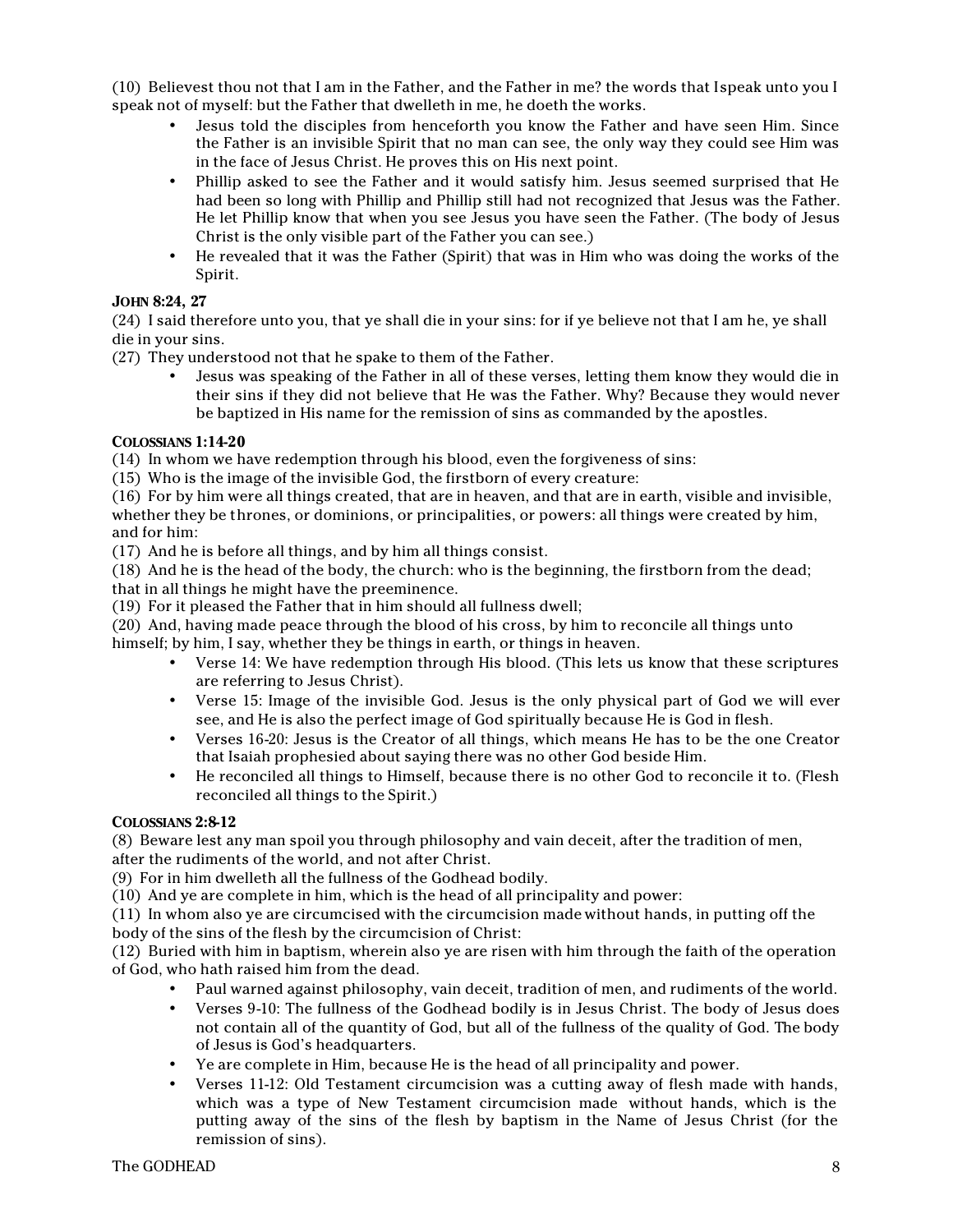#### **MATTHEW 28:17-20**

(17) And when they saw him, they worshiped him: but some doubted.

(18) And Jesus came and spake unto them, saying, All power is given unto me in heaven and in earth.

(19) Go ye therefore, and teach all nations, baptizing them in the name of the Father, and of the Son, and of the Holy Ghost:

(20) Teaching them to observe all things whatsoever I have commanded you: and, lo, I am with you always, even unto the end of the world. Amen.

- All power in heaven and earth was given to Jesus. If He was a co-equal God, then why would He have to be given anything; but humanity had to receive power from Deity. This is the Father setting the Son up on the throne as prophesied.
- Baptize in the Name (singular) of the Father (not in the name Father, but in the name of the Father). Jesus said I come in my Father's name. The name of the Father is Jesus.
- Name of the Son She shall bring forth a son and thou shalt call His name Jesus. Jesus is the name of the Son.
- Name of the Holy Ghost He promised to send the Holy Ghost in His name. The name of the Holy Ghost is Jesus.
- Since Spirit (Father, Holy Ghost) and flesh (Son) are in the same person of Jesus, the name of the Father, Son, and Holy Ghost is Jesus. If the apostles use the name Jesus in baptism, then we will know that this is the correct meaning and fulfillment of this scripture.

#### **ACTS 2:38**

(38) Then Peter said unto them, Repent, and be baptized every one of you in the name of Jesus Christ for the remission of sins, and ye shall receive the gift of the Holy Ghost.

• The Apostles (who received direct revelation from Jesus) baptized in the name of Jesus for the remission of sin.

#### **ACTS 10:48**

(48) And he commanded them to be baptized in the name of the Lord. Then prayed they him to tarry certain days.

• The first Gentile saved was commanded to be baptized in the Name of the Lord. Peter had just preached to them that they could receive remission of sins through Jesus' name.

#### **ACTS 4:10-12**

(10) Be it known unto you all, and to all the people of Israel, that by the name of Jesus Christ of Nazareth, whom ye crucified, whom God raised from the dead, even by him doth this man stand here before you whole.

(11) This is the stone which was set at naught of you builders, which is become the head of the corner.

(12) Neither is there salvation in any other: for there is none other name under heaven given among men, whereby we must be saved.

• Jesus is the only name under heaven given among men that will save you. Where was the name given in the plan of salvation? Baptism for the remission of sins. That is why Jesus said, "Unless you believe that I am He, ye shall die in your sins."

#### **1 JOHN 5:5-8**

(5) Who is he that overcometh the world, but he that believeth that Jesus is the Son of God?

(6) This is he that came by water and blood, even Jesus Christ; not by water only, but by water and blood. And it is the Spirit that beareth witness, because the Spirit is truth.

(7) For there are three that bear record in heaven, the Father, the Word, and the Holy Ghost: and these three are one.

(8) And there are three that bear witness in earth, the spirit, and the water, and the blood: and these three agree in one.

There are three that bear record in heaven. He bears record of three offices or manifestations, but it does not say that there are three separate persons in existence. That would contradict the other scriptures on the Godhead. These three witnesses are one. The three earth bearing witnesses (blood, water, and Spirit) are said to **agree** in one, not **are** one.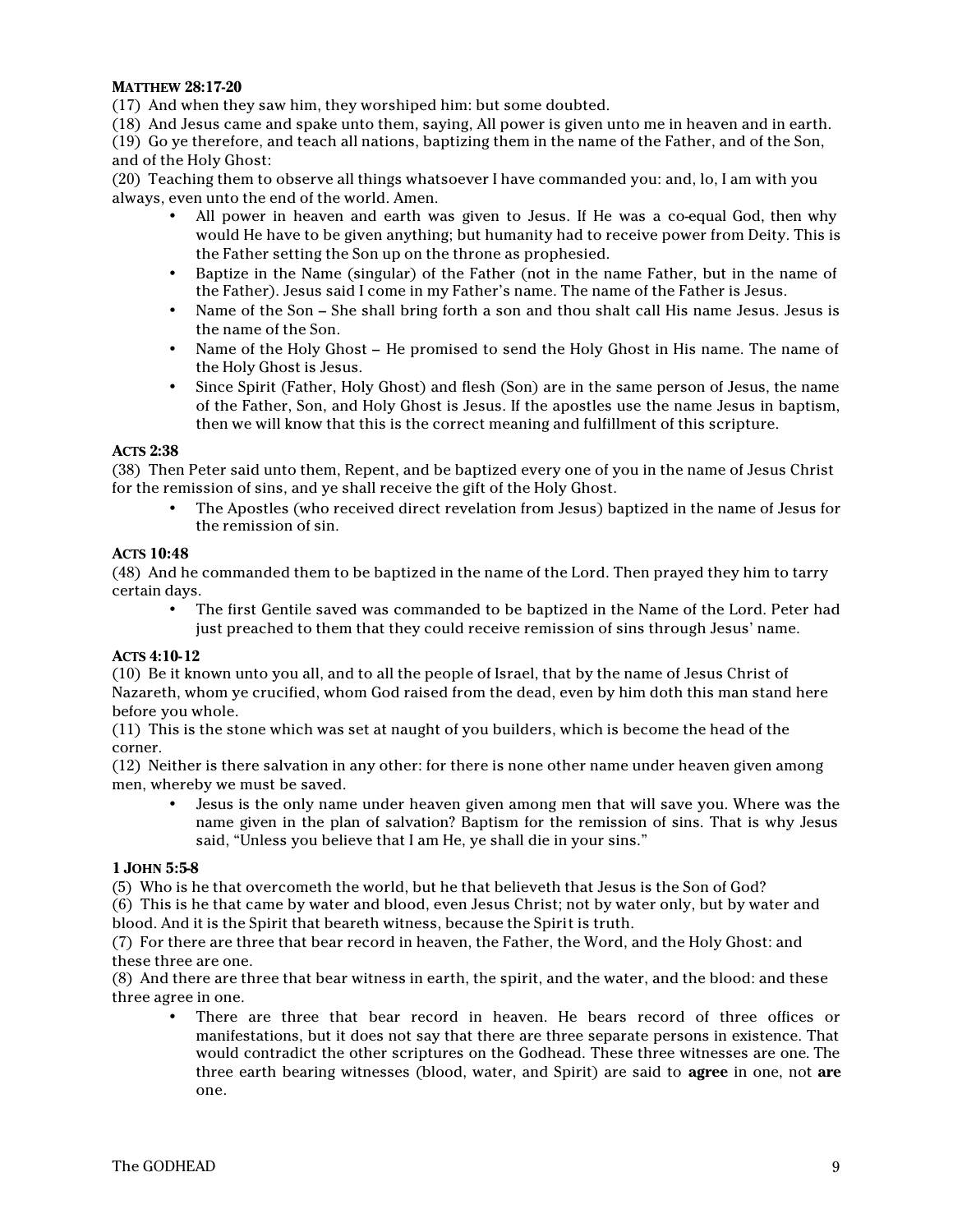#### **1 JOHN 5:13**

(13) These things have I written unto you that believe on the name of the Son of God; that ye may know that ye have eternal life, and that ye may believe on the name of the Son of God.

• You can have eternal life through believing in the name of the Son of God.

#### **1 JOHN 5:20**

(20) And we know that the Son of God is come, and hath given us an understanding, that we may know him that is true, and we are in him that is true, even in his Son Jesus Christ. This is the true God, and eternal life.

• Jesus Christ is the true God and eternal life.

#### **JEREMIAH 10:10**

(10) But the LORD is the true God, he is the living God, and an everlasting king: at his wrath the earth shall tremble, and the nations shall not be able to abide his indignation.

• The Lord (Jehovah) of the Old Testament is stated as being the true God. Since there is only one God, the Jesus of the New Testament must be the Jehovah of the Old Testament.

#### **ZECHARIAH 12:1**

(1) The burden of the word of the LORD for Israel, saith the LORD, which stretcheth forth the heavens, and layeth the foundation of the earth, and formeth the spirit of man within him.

• The one Lord that created heaven and earth is doing the speaking in these chapters.

#### **ZECHARIAH 12:9-10**

(9) And it shall come to pass in that day, that I will seek to destroy all the nations that come against Jerusalem.

(10) And I will pour upon the house of David, and upon the inhabitants of Jerusalem, the spirit of grace and of supplications: and they shall look upon me whom they have pierced, and they shall mourn for him, as one mourneth for his only son, and shall be in bitterness for him, as one that is in bitterness for his firstborn.

• They will look upon **me** whom they pierced…who was it that was pierced on Calvary? Jesus. This proves again that Jesus was the one Lord of Israel.

#### **ZECHARIAH 13:6-9**

(6) And one shall say unto him, What are these wounds in thine hands? Then he shall answer, Those with which I was wounded in the house of my friends.

(7) Awake, O sword, against my shepherd, and against the man that is my fellow, saith the LORD of hosts: smite the shepherd, and the sheep shall be scattered: and I will turn mine hand upon the little ones.

(8) And it shall come to pass, that in all the land, saith the LORD, two parts therein shall be cut off and die; but the third shall be left therein.

(9) And I will bring the third part through the fire, and will refine them as silver is refined, and will try them as gold is tried: they shall call on my name, and I will hear them: I will say, It is my people: and they shall say, The LORD is my God.

- This speaks of a time when the God of the Old Testament will return to the Jews, and they will ask Him about the wounds in His hands. Who had the nail prints in His hands? Jesus.
- He will destroy two thirds of Israel, but He will spare the third part when they recognize Him and call upon His name. (The name of the One with the nail prints.) He will then answer and say, "It is my people," and they shall say, "The Lord is my God." (Jesus is our God.)
- If He refuses to spare the Jews who have not recognized who He is, what makes us believe He will spare the Gentiles who refuse to recognize Him as the one God of heaven and earth?

### **ZECHARIAH 14:1-5, 9**

(5) And ye shall flee to the valley of the mountains; for the valley of the mountains shall reach unto Azal: yea, ye shall flee, like as ye fled from before the earthquake in the days of Uzziah king of Judah: and the LORD my God shall come, and all the saints with thee.

(9) And the LORD shall be king over all the earth: in that day shall there be one LORD, and his name one.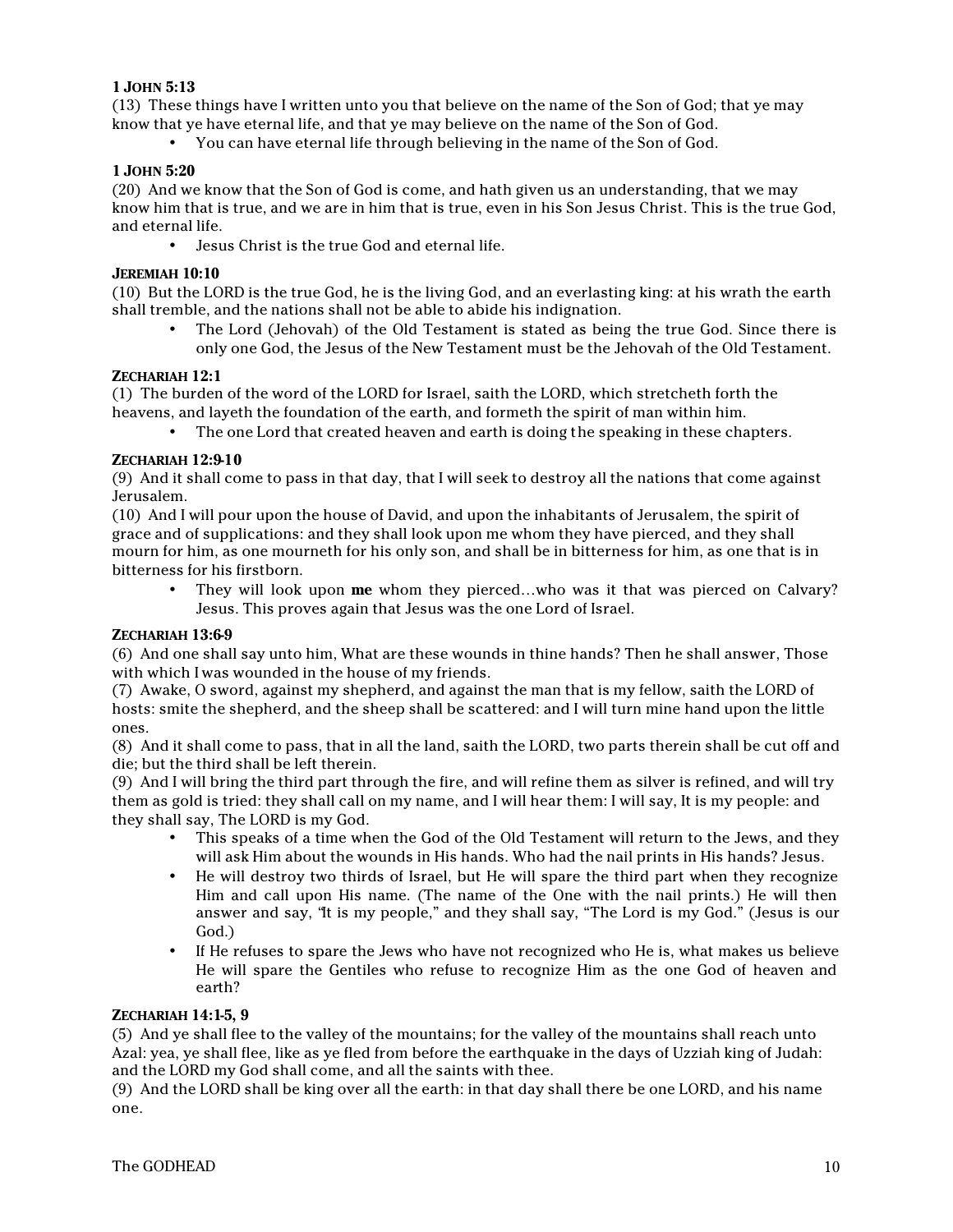- The Lord's feet will touch the Mount of Olives. The feet of Jesus are the only feet God has because a Spirit does not have flesh and bone.
- Lord God will come and all of His saints with Him.
- Verse 9: He will be King over the whole earth. There will be one Lord and His name **one**. The whole world will recognize that Jesus is the **one** true and living God.

# **ACTS 1:9-12**

(9) And when he had spoken these things, while they beheld, he was taken up; and a cloud received him out of their sight.

(10) And while they looked steadfastly toward heaven as he went up, behold, two men stood by them in white apparel;

(11) Which also said, Ye men of Galilee, why stand ye gazing up into heaven? this same Jesus, which is taken up from you into heaven, shall so come in like manner as ye have seen him go into heaven.

(12) Then returned they unto Jerusalem from the mount called Olivet, which is from Jerusalem a sabbath day's journey.

• Jesus left from the top of the Mount of Olives and an angel told the apostles he would return in like manner. So this also confirms that Jesus will be the God whose feet touch the Mount of Olives.

# **1 THESSALONIANS 3:11-13**

(11) Now God himself and our Father, and our Lord Jesus Christ, direct our way unto you.

(12) And the Lord make you to increase and abound in love one toward another, and toward all men, even as we do toward you:

(13) To the end he may establish your hearts unblamable in holiness before God, even our Father, at the coming of our Lord Jesus Christ with all his saints.

• This states that Jesus is The One coming with His saints (fulfilling the prophesy of Zechariah 14:5) proving again that Jesus is the Jehovah of the Old Testament.

# **NAME OF THE ONE COMING BACK**

#### **REVELATION 19:11-16**

 (11) And I saw heaven opened, and behold a white horse; and he that sat upon him was called Faithful and True, and in righteousness he doth judge and make war.

(12) His eyes were as a flame of fire, and on his head were many crowns; and he had a name written, that no man knew, but he himself.

(13) And he was clothed with a vesture dipped in blood: and his name is called The Word of God.

(14) And the armies which were in heaven followed him upon white horses, clothed in fine linen, white and clean.

(15) And out of his mouth goeth a sharp sword, that with it he should smite the nations: and he shall rule them with a rod of iron: and he treadeth the winepress of the fierceness and wrath of Almighty God.

(16) And he hath on his vesture and on his thigh a name written, KING OF KINGS, AND LORD OF LORDS.

- He had a name written no man knew, but He Himself. He was called The Word of God. We will find out the name of the Word in our next scripture reading.
- He is also THE KING OF KINGS and THE LORD OF LORDS.

# **JOHN 1:14**

(14) And the Word was made flesh, and dwelt among us, (and we beheld his glory, the glory as of the only begotten of the Father,) full of grace and truth.

• Word was made flesh. Everyone realizes this scripture is saying Jesus is called the Word.

# **MATTHEW 1:21**

(21) And she shall bring forth a son, and thou shalt call his name JESUS: for he shall save his people from their sins.

• Thou shalt call His name Jesus. (The name "Jesus" means "Jehovah has become our salvation.")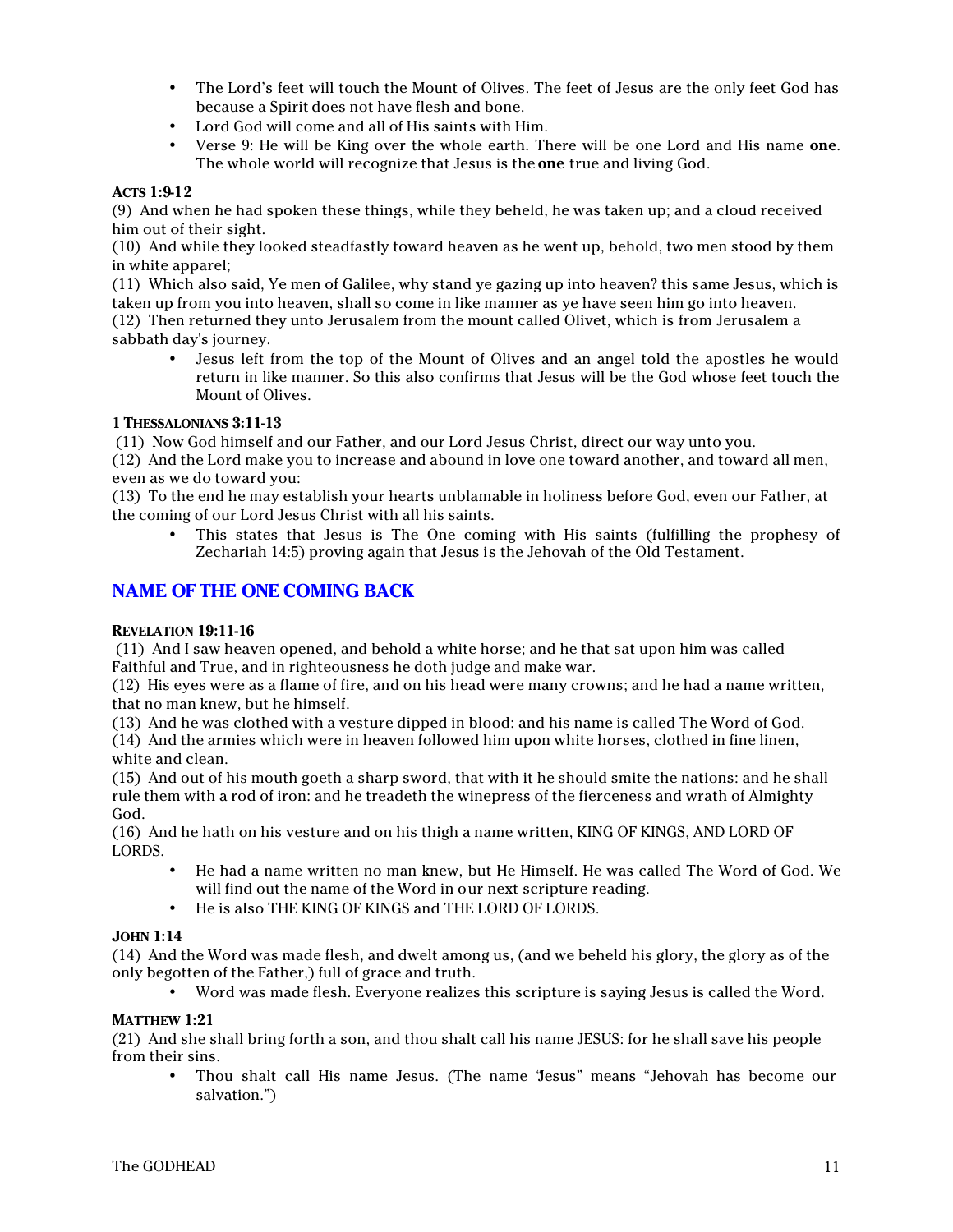#### **ISAIAH 62:2**

(2) And the Gentiles shall see thy righteousness, and all kings thy glory: and thou shalt be called by a new name, which the mouth of the LORD shall name.

• The Gentiles would see His righteousness, and kings would see His glory, and He shall be called by a **new** name which the Lord shall name. That is why Joseph did not name Him, but God sent an angel to name Him. The new name is Jesus (Jehovah Savior). This is confirmed in the next scriptures.

#### **MATTHEW 12:18-21**

(18) Behold my servant, whom I have chosen; my beloved, in whom my soul is well pleased: I will put my spirit upon him, and he shall show judgment to the Gentiles.

(19) He shall not strive, nor cry; neither shall any man hear his voice in the streets.

(20) A bruised reed shall he not break, and smoking flax shall he not quench, till he send forth judgment unto victory.

(21) And in his name shall the Gentiles trust.

• He is showing here that Jesus is fulfilling the prophecy of Isaiah when he wrote "In His **name** shall the Gentiles trust".

#### **ACTS 9:5, 15**

(5) And he said, Who art thou, Lord? And the Lord said, I am Jesus whom thou persecutest: it is hard for thee to kick against the pricks.

(15) But the Lord said unto him, Go thy way: for he is a chosen vessel unto me, to bear my name before the Gentiles, and kings, and the children of Israel:

- The Lord said His name was Jesus.
- Verse 15: Paul was sent to bear His name before Gentiles and kings. (The fulfillment of Isaiah 62:2.)

#### **REVELATION 2:17**

(17) He that hath an ear, let him hear what the Spirit saith unto the churches; To him that overcometh will I give to eat of the hidden manna, and will give him a white stone, and in the stone a new name written, which no man knoweth saving he that receiveth it.

• He will give a new name that no man knows except the one who receives it.

# **GALATIANS 3:27**

(27) For as many of you as have been baptized into Christ have put on Christ.

• We receive the name of Jesus when we are baptized in His name. That is why the ones who have received it know His name, because you will not be baptized in His name if you do not believe He is the one true God.

#### **REVELATION 14:1**

(1) And I looked, and, lo, a Lamb stood on the mount Zion, and with him a hundred forty and four thousand, having his Father's name written in their foreheads.

• They have His Father's name written in their foreheads.

#### **REVELATION 3:12**

(12) Him that overcometh will I make a pillar in the temple of my God, and he shall go no more out: and I will write upon him the name of my God, and the name of the city of my God, which is new Jerusalem, which cometh down out of heaven from my God: and I will write upon him my new name.

- He will write upon Him the name of God. The name of the city is revealed, but the name of God is not revealed except to say it will be His **new** name. Now, we realize from scripture that the new name is Jesus and remember the name in the foreheads was also the name of the Father, proving that the Father's new name is Jesus. He robed Himself in flesh and became a Son, which made Him Jehovah Saviour or Jesus.
- He is the Father in creation, the Son in redemption, and the Holy Ghost in His dealings with man, but His name is Jesus

#### **End of Part One**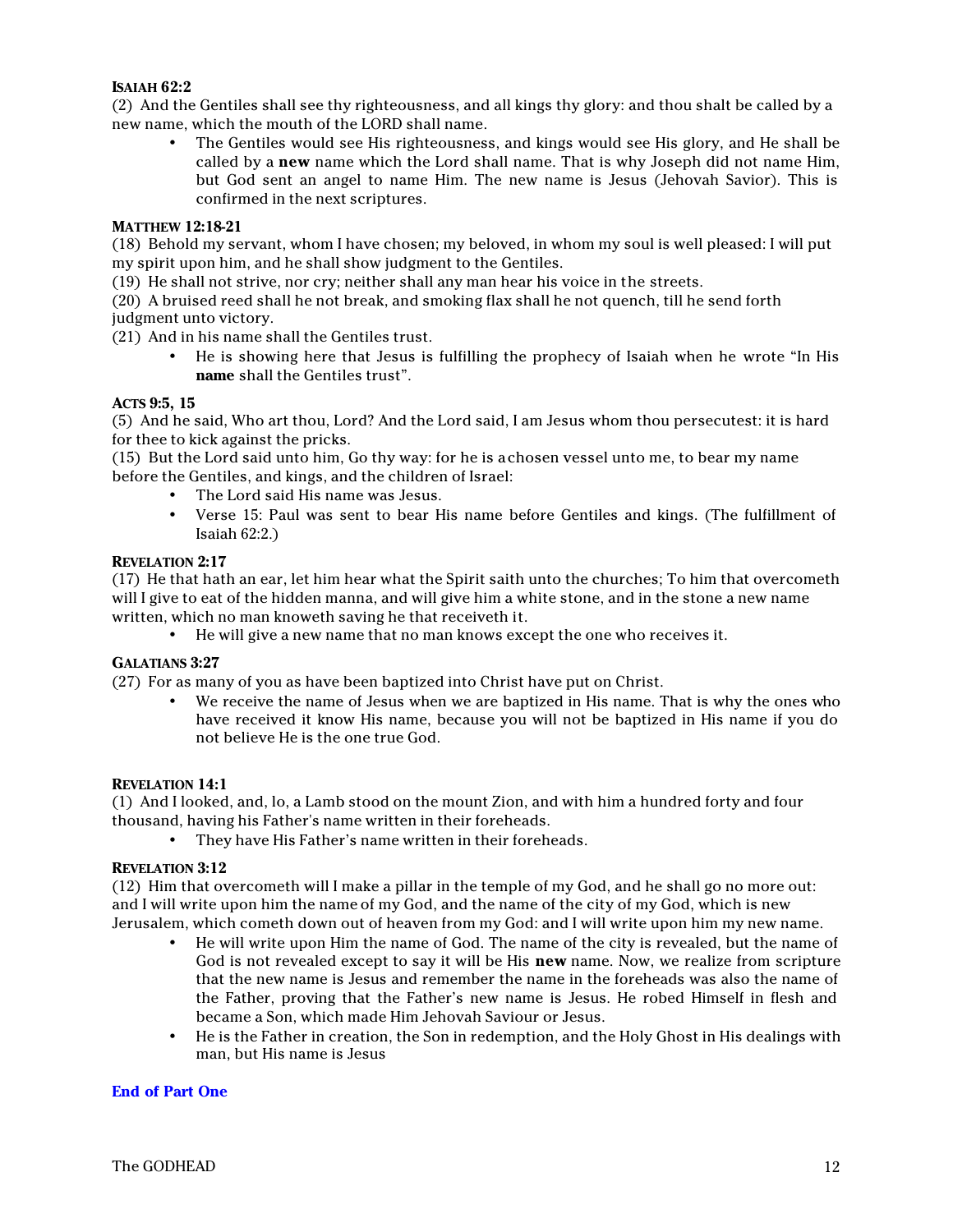# **THE GODHEAD** *TEACHER'S GUIDE*

# **PART 2**

# THE KING, THE FIRST, AND THE LAST

# **ISAIAH 44:6**

(6) Thus saith the LORD the King of Israel, and his redeemer the LORD of hosts; I am the first, and I am the last; and beside me there is no God.

• The LORD is the King and the first and the last, and beside Him there is no God.

# **REVELATION 1:4, 8, 11, 17, 18**

(4) John to the seven churches which are in Asia: Grace be unto you, and peace, from him which is, and which was, and which is to come; and from the seven Spirits which are before his throne; (8) I am Alpha and Omega, the beginning and the ending, saith the Lord, which is, and which was, and which is to come, the Almighty.

(11) Saying, I am Alpha and Omega, the first and the last: and, What thou seest, write in a book, and send it unto the seven churches which are in Asia; unto Ephesus, and unto Smyrna, and unto Pergamos, and unto Thyatira, and unto Sardis, and unto Philadelphia, and unto Laodicea.

(17) And when I saw him, I fell at his feet as dead. And he laid his right hand upon me, saying unto me, Fear not; I am the first and the last:

(18) I am he that liveth, and was dead; and, behold, I am alive forevermore, Amen; and have the keys of hell and of death.

- Verses 4, 8, 11: Jesus is called the Alpha and Omega, the beginning and the end, the first and last, the one which is, which was, and which is to come, the Almighty. Jesus is the Almighty God.
- Verses 17, 18: The first and the last is the one which was dead but is alive forevermore, and has the keys of hell and death. This has to be Jesus, because the flesh is all that could die.

# **ZECHARIAH 9:9**

(9) Rejoice greatly, O daughter of Zion; shout, O daughter of Jerusalem: behold, thy King cometh unto thee: he is just, and having salvation; lowly, and riding upon an ass, and upon a colt the foal of an ass.

• Israel's King will come to them riding on the colt of a donkey. We see this fulfilled in the next verses.

#### **MATTHEW 21:2-9**

(2) Saying unto them, Go into the village over against you, and straightway ye shall find an ass tied, and a colt with her: loose them, and bring them unto me.

(3) And if any man say aught unto you, ye shall say, The Lord hath need of them; and straightway he will send them.

(4) All this was done, that it might be fulfilled which was spoken by the prophet, saying,

(5) Tell ye the daughter of Zion, Behold, thy king cometh unto thee, meek, and sitting upon an ass, and a colt the foal of an ass.

(6) And the disciples went, and did as Jesus commanded them,

(7) And brought the ass, and the colt, and put on them their clothes, and they set him thereon.

(8) And a very great multitude spread their garments in the way; others cut down branches from the trees, and strewed them in the way.

(9) And the multitudes that went before, and that followed, cried, saying, Hosanna to the son of David: Blessed is he that cometh in the name of the Lord; Hosanna in the highest.

• Jesus fulfilled the prophecy of Zechariah in these verses proving He is the born King of Israel.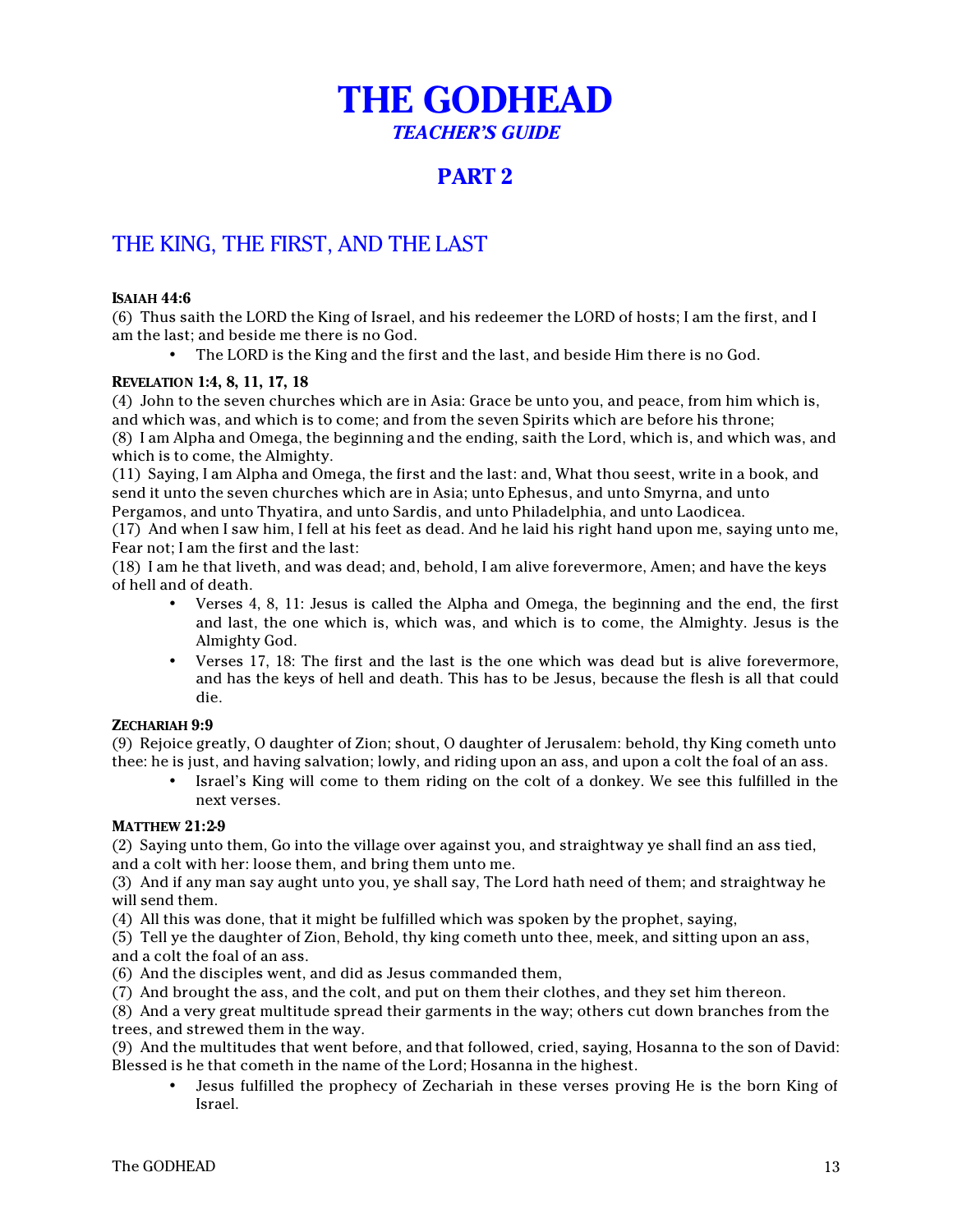# **MATTHEW 2:2**

(2) Saying, Where is he that is born King of the Jews? for we have seen his star in the east, and are come to worship him.

• Jesus was born King of the Jews.

#### **1 TIMOTHY 6:14-16**

(14) That thou keep this commandment without spot, unrebukable, until the appearing of our Lord Jesus Christ:

(15) Which in his times he shall show, who is the blessed and only Potentate, the King of kings, and Lord of lords;

(16) Who only hath immortality, dwelling in the light which no man can approach unto; whom no man hath seen, nor can see: to whom be honor and power everlasting. Amen.

• Jesus Christ is the King of kings and Lord of lords.

#### **PROPHECIES OF THE OLD TESTAMENT FULFILLED IN THE NEW TESTAMENT**

#### **ISAIAH 35:1-6**

(1) The wilderness and the solitary place shall be glad for them; and the desert shall rejoice, and blossom as the rose.

(2) It shall blossom abundantly, and rejoice even with joy and singing: the glory of Lebanon shall be given unto it, the excellency of Carmel and Sharon, they shall see the glory of the LORD, and the excellency of our God.

(3) Strengthen ye the weak hands, and confirm the feeble knees.

(4) Say to them that are of a fearful heart, Be strong, fear not: behold, your God will come with vengeance, even God with a recompense; he will come and save you.

(5) Then the eyes of the blind shall be opened, and the ears of the deaf shall be unstopped.

(6) Then shall the lame man leap as a hart, and the tongue of the dumb sing: for in the wilderness shall waters break out, and streams in the desert.

- He prophesied that God (remember Isaiah's other prophecies about there only being one God) would come and save them and that they would see the glory of the Lord.
- When this God comes, the blind would see, the deaf would hear, the lame would walk, and the dumb would talk.

#### **ISAIAH 42:5-8**

(5) Thus saith God the LORD, he that created the heavens, and stretched them out; he that spread forth the earth, and that which cometh out of it; he that giveth breath unto the people upon it, and spirit to them that walk therein:

(6) I the LORD have called thee in righteousness, and will hold thine hand, and will keep thee, and give thee for a covenant of the people, for a light of the Gentiles;

(7) To open the blind eyes, to bring out the prisoners from the prison, and them that sit in darkness out of the prison house.

(8) I am the LORD: that is my name: and my glory will I not give to another, neither my praise to graven images.

• When He comes He will be a light to the Gentiles, bring prisoners from the prison house, and His glory He will not give to another.

#### **ISAIAH 48:11-13**

(11) For mine own sake, even for mine own sake, will I do it: for how should my name be polluted? and I will not give my glory unto another.

(12) Hearken unto me, O Jacob and Israel, my called; I am he; I am the first, I also am the last.

(13) Mine hand also hath laid the foundation of the earth, and my right hand hath spanned the heavens: when I call unto them, they stand up together.

- He will not give His glory to another.
- I am He; I am the first and the last.
- The Creator is doing the speaking.

#### **ISAIAH 40:3-5**

(3) The voice of him that crieth in the wilderness, Prepare ye the way of the LORD, make straight in the desert a highway for our God.

#### The GODHEAD 14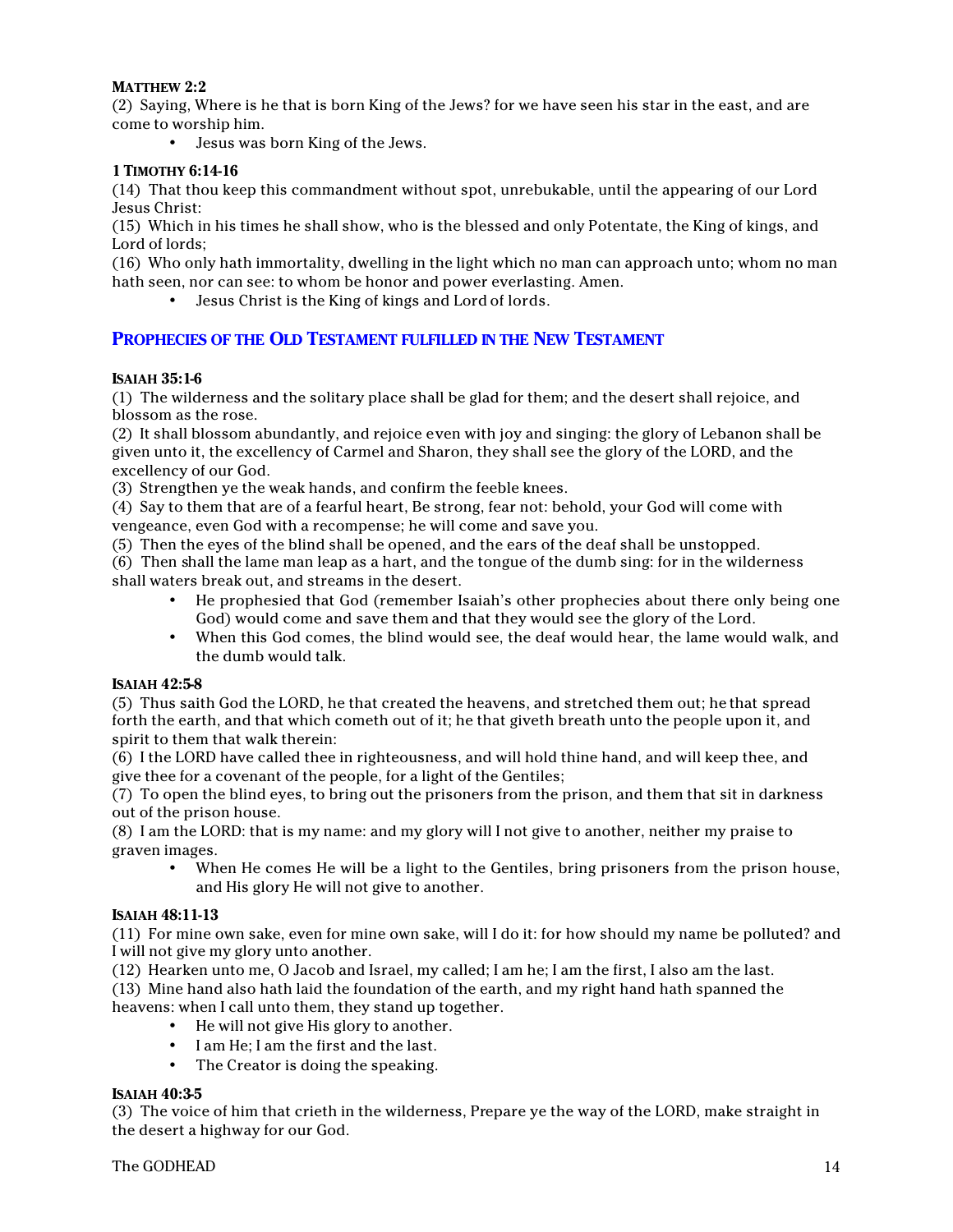(4) Every valley shall be exalted, and every mountain and hill shall be made low: and the crooked shall be made straight, and the rough places plain:

(5) And the glory of the LORD shall be revealed, and all flesh shall see it together: for the mouth of the LORD hath spoken it.

The voice crying in the wilderness would prepare the way for God, and His glory would be revealed.

#### **MATTHEW 3:10-13**

(10) And now also the axe is laid unto the root of the trees: therefore every tree which bringeth not forth good fruit is hewn down, and cast into the fire.

(11) I indeed baptize you with water unto repentance: but he that cometh after me is mightier than I, whose shoes I am not worthy to bear: he shall baptize you with the Holy Ghost, and with fire: (12) Whose fan is in his hand, and he will throughly purge his floor, and gather his wheat into the garner; but he will burn up the chaff with unquenchable fire.

(13) Then cometh Jesus from Galilee to Jordan unto John, to be baptized of him.

- He will baptize with the Holy Ghost.
- Then cometh Jesus. He was the Lord for whom John was preparing the way.

#### **LUKE 7:20-23**

(20) When the men were come unto him, they said, John Baptist hath sent us unto thee, saying, Art thou he that should come or look we for another?

(21) And in that same hour he cured many of their infirmities and plagues, and of evil spirits; and unto many that were blind he gave sight.

(22) Then Jesus answering said unto them, Go your way, and tell John what things ye have seen and heard; how that the blind see, the lame walk, the lepers are cleansed, the deaf hear, the dead are raised, to the poor the gospel is preached.

(23) And blessed is he, whosoever shall not be offended in me.

• John sent word from prison to ask Jesus if He was the One who was to come. Jesus simply answered him by reminding him of the fulfillment of the prophecy. The blind would see, the lame walk, the deaf hear, and the gospel is preached.

#### **JOHN 1:14**

(14) And the Word was made flesh, and dwelt among us, (and we beheld his glory, the glory as of the only begotten of the Father,) full of grace and truth.

• This is the fulfillment of Isaiah 40:5, the glory of the Lord was revealed in Jesus Christ. Remember, He will not give His glory to another.

#### **MALACHI 1:6, 11, 14**

(6) A son honoreth his father, and a servant his master: if then I be a father, where is mine honor? and if I be a master, where is my fear? saith the LORD of hosts unto you, O priests, that despise my name. And ye say, Wherein have we despised thy name?

(11) For from the rising of the sun even unto the going down of the same my name shall be great among the Gentiles; and in every place incense shall be offered unto my name, and a pure offering: for my name shall be great among the heathen, saith the LORD of hosts.

(14) But cursed be the deceiver, which hath in his flock a male, and voweth, and sacrificeth unto the Lord a corrupt thing: for I am a great King, saith the LORD of hosts, and my name is dreadful among the heathen.

• This talks of a time when the priest would despise His name and not realize it. It would be during a time when His name would be great among the Gentiles and the heathen (gentiles) would offer incense (prayer) in His name. This has to be speaking of the times of Jesus Christ because that is when this prophecy to the Gentiles was fulfilled.

#### **MALACHI 2:1, 2, 10**

(1) And now, O ye priests, this commandment is for you.

(2) If ye will not hear, and if ye will not lay it to heart, to give glory unto my name, saith the LORD of hosts, I will even send a curse upon you, and I will curse your blessings: yea, I have cursed them already, because ye do not lay it to heart.

(10) Have we not all one father? hath not one God created us? why do we deal treacherously every man against his brother, by profaning the covenant of our fathers?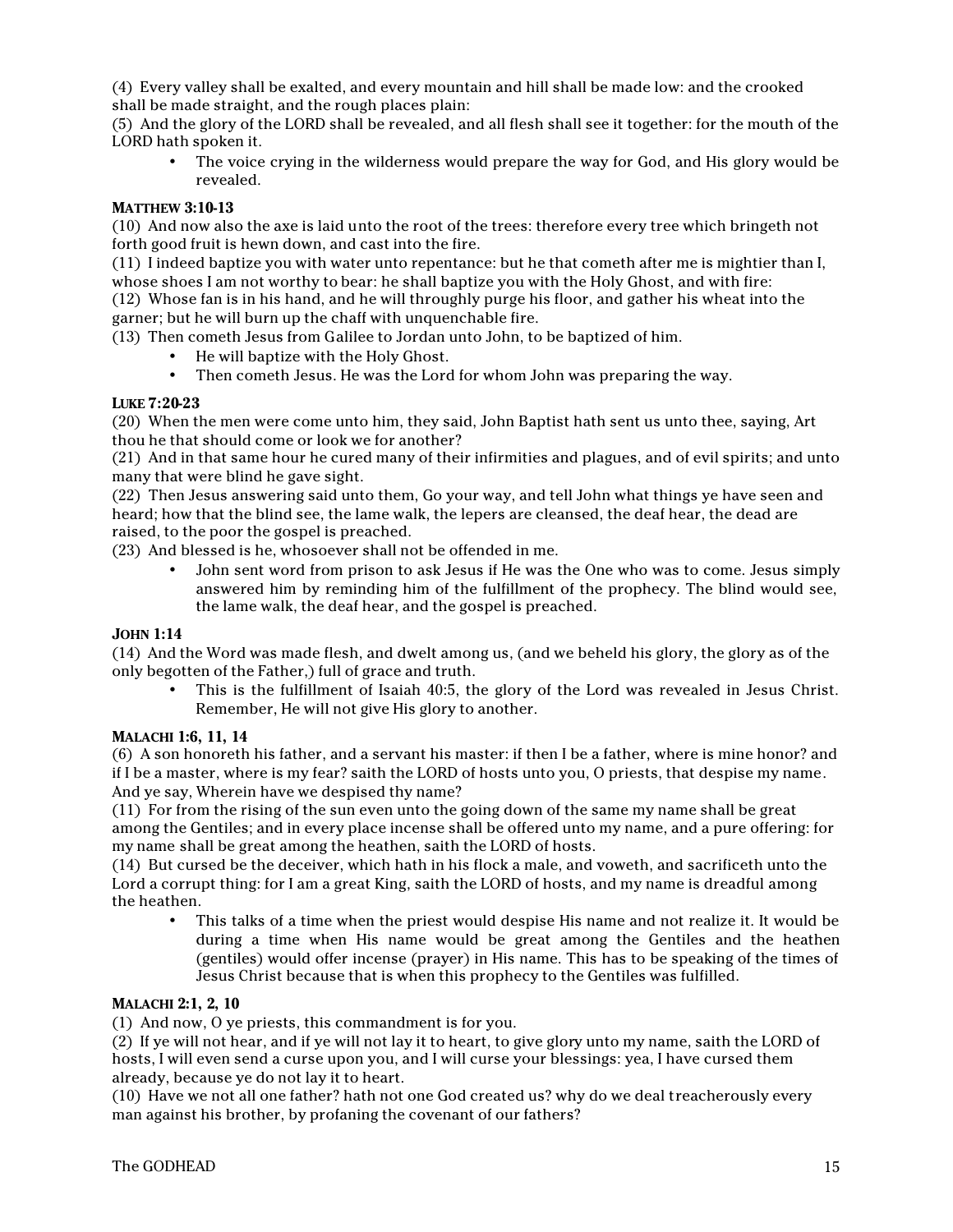- He will place a curse on the priest because they did not give glory to His name nor lay it to their heart.
- Verse 10: We all have one Father and were created by one God and those who were not obeying this were profaning the covenant (that the Lord our God is one Lord) of our fathers.
- This proves that God does care if we understand who He is and that we must lay it to heart to love and teach that truth.

# **THE CONTROVERSIES OF THE GODHEAD**

# **LAMB – FLESH; GOD – SPIRIT**

(**COMMENT**: We realize there are some scriptures that seem to indicate that God could be a Trinity; however, these scriptures become clearer as to what they are teaching when they are compared with other related scriptures. The purpose of this part of the study is to answer these contentions scripturally.)

#### **REVELATION 5:1-7, 13; 7:10**

(1) And I saw in the right hand of him that sat on the throne a book written within and on the backside, sealed with seven seals.

(2) And I saw a strong angel proclaiming with a loud voice, Who is worthy to open the book, and to loose the seals thereof?

(3) And no man in heaven, nor in earth, neither under the earth, was able to open the book, neither to look thereon.

(4) And I wept much, because no man was found worthy to open and to read the book, neither to look thereon.

(5) And one of the elders saith unto me, Weep not: behold, the Lion of the tribe of Judah, the Root of David, hath prevailed to open the book, and to loose the seven seals thereof.

(6) And I beheld, and, lo, in the midst of the throne and of the four beasts, and in the midst of the elders, stood a Lamb as it had been slain, having seven horns and seven eyes, which are the seven Spirits of God sent forth into all the earth.

(7) And he came and took the book out of the right hand of him that sat upon the throne.

(13) And every creature which is in heaven, and on the earth, and under the earth, and such as are in the sea, and all that are in them, heard I saying, Blessing, and honor, and glory, and power, be unto him that sitteth upon the throne, and unto the Lamb forever and ever.

(7:10) And cried with a loud voice, saying, Salvation to our God which sitteth upon the throne, and unto the Lamb.

- Some read this and say there are two up in heaven because the Lamb took the book from Him that was on the throne.
- Remember: Revelation is written in symbolic form simply showing the purposes of God's plan for coming in flesh to redeem man. Remember: the Lamb is the flesh, but God is the Spirit that is on the throne and cannot die. The Lamb is called the Root of David (flesh) which was slain.

#### **REVELATION 5:9-10**

(9) And they sung a new song, saying, Thou art worthy to take the book, and to open the seals thereof: for thou wast slain, and hast redeemed us to God by thy blood out of every kindred, and tongue, and people, and nation;

(10) And hast made us unto our God kings and priests: and we shall reign on the earth.

• Flesh died; humanity died. That is why He was able to open the book. He had been tempted in all points but without sin; yet, He gave His life, a ransom for others to be redeemed by His blood.

#### **1 TIMOTHY 2:5**

(5) For there is one God, and one mediator between God and men, the man Christ Jesus;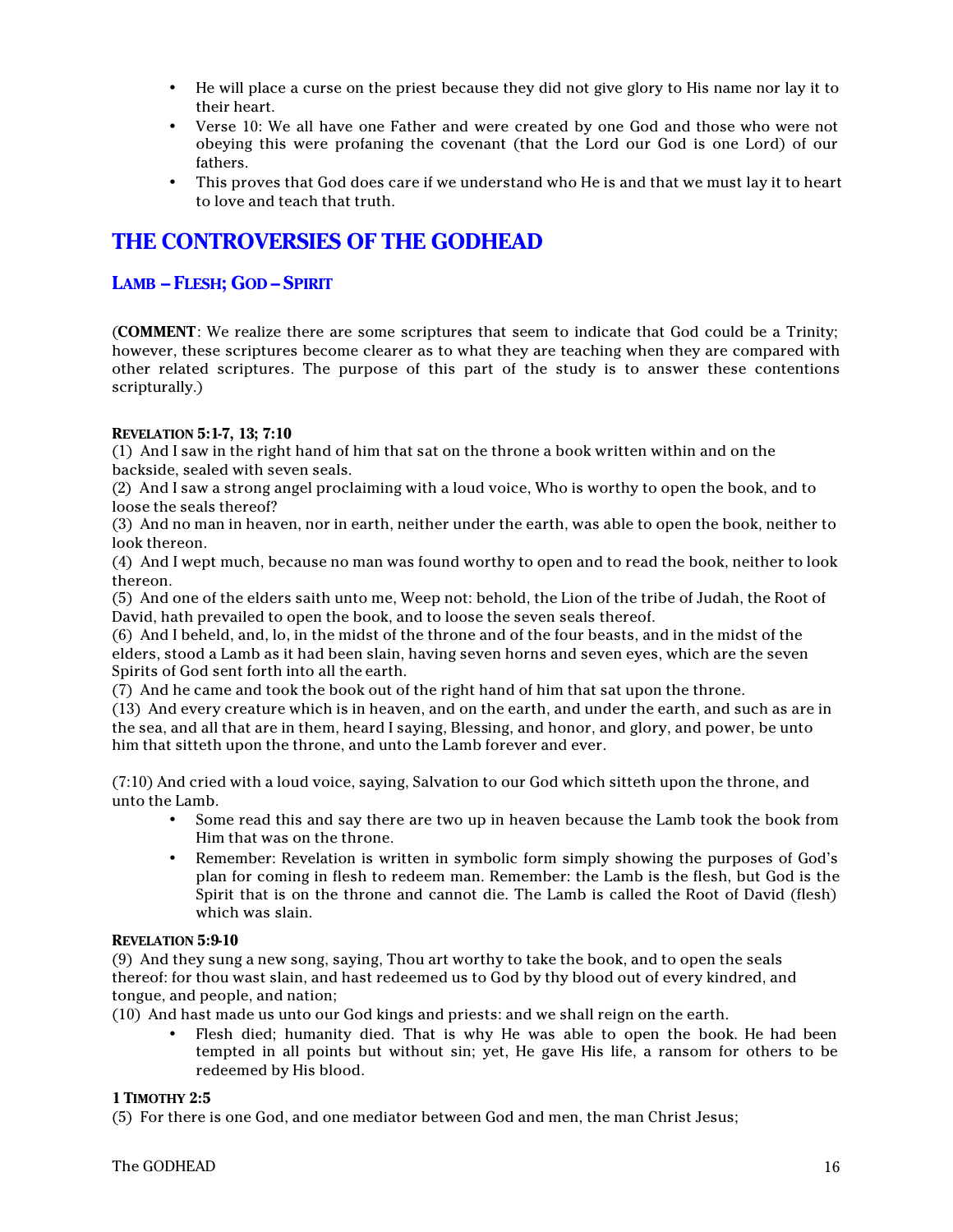• There is one God (Spirit) and one mediator between God and man, the man (flesh, Lamb) Christ Jesus. The fifth chapter of Revelation is showing this taking place in symbolic form.

#### **2 CORINTHIANS 5:17-19**

(17) Therefore if any man be in Christ, he is a new creature: old things are passed away; behold, all things are become new.

(18) And all things are of God, who hath reconciled us to himself by Jesus Christ, and hath given to us the ministry of reconciliation;

(19) To wit, that God was in Christ, reconciling the world unto himself, not imputing their trespasses unto them; and hath committed unto us the word of reconciliation.

• This is a more literal fulfillment of what is symbolized in the fifth chapter of Revelation.

#### **HEBREWS 7:24-25**

(24) But this man, because he continueth ever, hath an unchangeable priesthood.

(25) Wherefore he is able also to save them to the uttermost that come unto God by him, seeing he ever liveth to make intercession for them.

• The man (flesh, Lamb) is able to make intercession to the Spirit (God on the throne in Revelation) for us.

#### **REVELATION 7:17**

(17) For the Lamb which is in the midst of the throne shall feed them, and shall lead them unto living fountains of waters: and God shall wipe away all tears from their eyes.

• The Lamb here is in the midst of the throne, which simply reveals that you cannot divide Him from the Godhead. The Spirit set Him up in this place of power to be God's headquarters. The Father (Spirit) and the Son (flesh, Lamb) became one person in Jesus Christ, making Him God.

# **LET US MAKE MAN IN OUR IMAGE**

#### **GENESIS 1:26-27; 3:22**

(26) And God said, Let us make man in our image, after our likeness: and let them have dominion over the fish of the sea, and over the fowl of the air, and over the cattle, and over all the earth, and over every creeping thing that creepeth upon the earth.

(27) So God created man in his own image, in the image of God created he him; male and female created he them.

(3;22) And the LORD God said, Behold, the man is become as one of us, to know good and evil: and now, lest he put forth his hand, and take also of the tree of life, and eat, and live forever:

- Many people contend from these scriptures that God is three persons or a Trinity.
- I contend that God was counseling with His own will in the presence of His angels and by His prophetic wisdom, spoke of things that be not as though they were.
- From this one scripture it would be impossible to tell which is correct, so we must search other scriptures that will allow the Word of God to flow in perfect harmony.
- I contend that for God to be speaking to a Trinity of persons or Gods would contradict the first commandment that the Lord our God is one Lord.
- Some even contend the word "Elohim" translated "Lord" here is a plural term. But, even the Jewish scholars say it means plural in attributes and not in number of persons.
- The next scriptures will reveal which of these points is correct.

#### **GENESIS 11:6-7**

(6) And the LORD said, Behold, the people is one, and they have all one language; and this they begin to do: and now nothing will be rest rained from them, which they have imagined to do.

(7) Go to, let us go down, and there confound their language, that they may not understand one another's speech.

• God always used angels to carry out His bidding, so I feel He was speaking to His angels here. (See next scripture also.)

#### **GENESIS 3:22-24**

(22) And the LORD God said, Behold, the man is become as one of us, to know good and evil: and now, lest he put forth his hand, and take also of the tree of life, and eat, and live forever: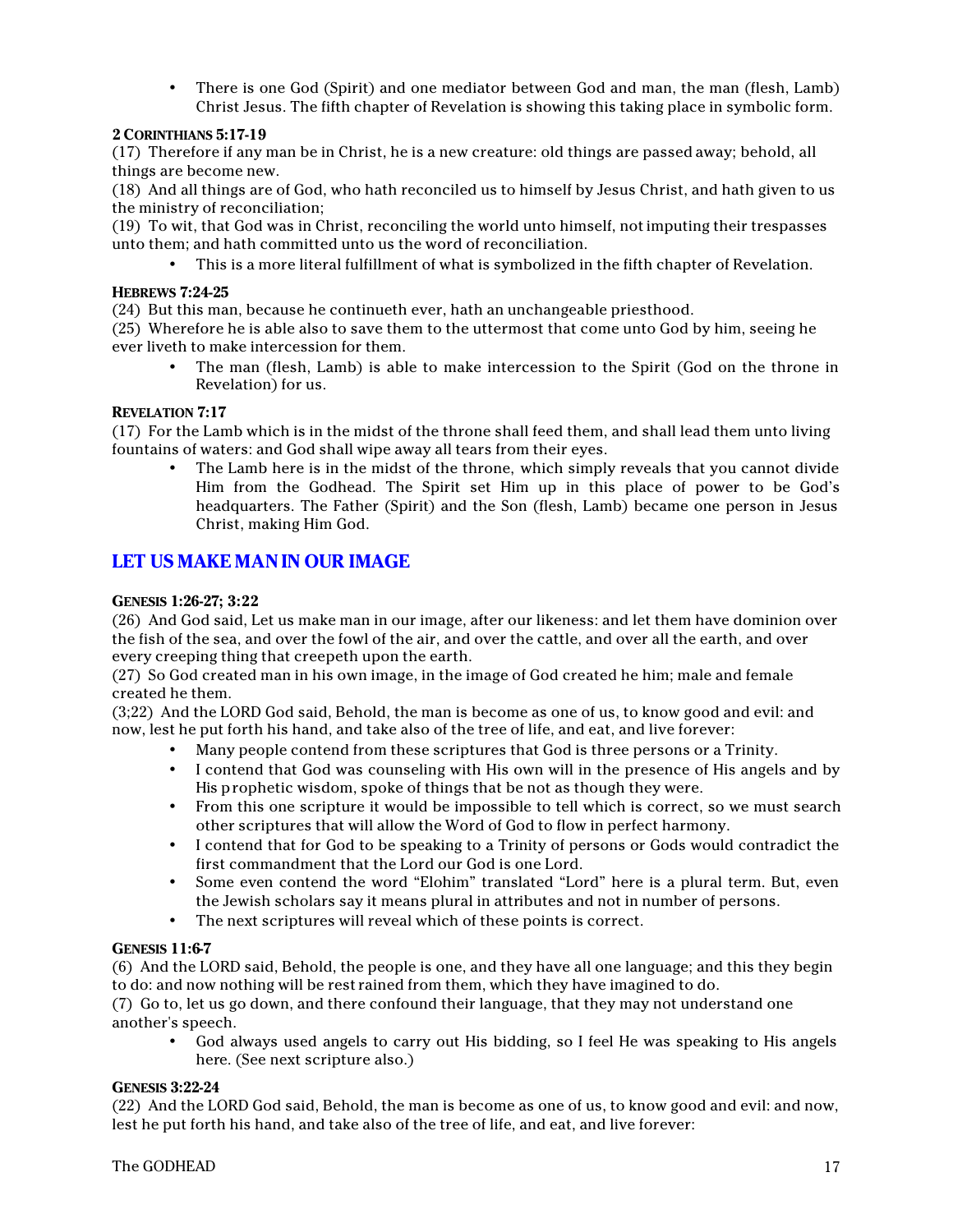(23) Therefore the LORD God sent him forth from the garden of Eden, to till the ground from whence he was taken.

(24) So he drove out the man; and he placed at the east of the garden of Eden Cherubims, and a flaming sword which turned every way, to keep the way of the tree of life.

• He placed Cherubims at the entrance to the garden. The angels knew the difference between good and evil because Satan and one-third of the angels had already been cast out.

### **JOB 38:4, 7**

(4) Where wast thou when I laid the foundations of the earth? declare, if thou hast understanding.

- (7) When the morning stars sang together, and all the sons of God shouted for joy?
	- God is speaking of the time of creation. The angels were there because He said the sons of God (angels) shouted for joy. So I contend, God was speaking to His ministering Spirits (angels) who were with Him at creation.

#### **EPHESIANS 1:11; 1:4-11**

(11) In whom also we have obtained an inheritance, being predestinated according to the purpose of him who worketh all things after the counsel of his own will: Ephesians 1:4-11

(4) According as he hath chosen us in him before the foundation of the world, that we should be holy and without blame before him in love:

(5) Having predestinated us unto the adoption of children by Jesus Christ to himself, according to the good pleasure of his will,

(6) To the praise of the glory of his grace, wherein he hath made us accepted in the beloved.

(7) In whom we have redemption through his blood, the forgiveness of sins, according to the riches of his grace;

(8) Wherein he hath abounded toward us in all wisdom and prudence;

(9) Having made known unto us the mystery of his will, according to his good pleasure which he hath purposed in himself:

(10) That in the dispensation of the fullness of times he might gather together in one all things in Christ, both which are in heaven, and which are on earth; even in him:

(11) In whom also we have obtained an inheritance, being predestinated according to the purpose of him who worketh all things after the counsel of his own will:

- He works everything after the counsel of His own will.
- Verses 4-11: We were even predestinated according to the good pleasure of His will, which He has purposed in Himself. This says He counseled with His own will not other gods or persons, yet He spoke in the presence of His angels. (Example – Boss on the job counseling with himself in the presence of his men, yet he was the one in authority.)

#### **ROMANS 4:17**

(17) (As it is written, I have made thee a father of many nations,) before him whom he believed, even God, who quickeneth the dead, and calleth those things which be not as though they were.

• God counseled with His own will in the presence of His angels and spoke of things that be not as though they were.

#### **JOHN 1:1-3**

(1) In the beginning was the Word, and the Word was with God, and the Word was God.

(2) The same was in the beginning with God.

(3) All things were made by him; and without him was not any thing made that was made.

- Word was God. (Word = Logos = Thought, plan. Concept: "Deity expressed.")
- The Son coming was in the plan from the beginning.
- (**TEACHERS**: Reread this scripture using the word "plan," and it will help the student to understand.)

#### **ISAIAH 46:9-10**

(9) Remember the former things of old: for I am God, and there is none else; I am God, and there is none like me,

(10) Declaring the end from the beginning, and from ancient times the things that are not yet done, saying, My counsel shall stand, and I will do all my pleasure: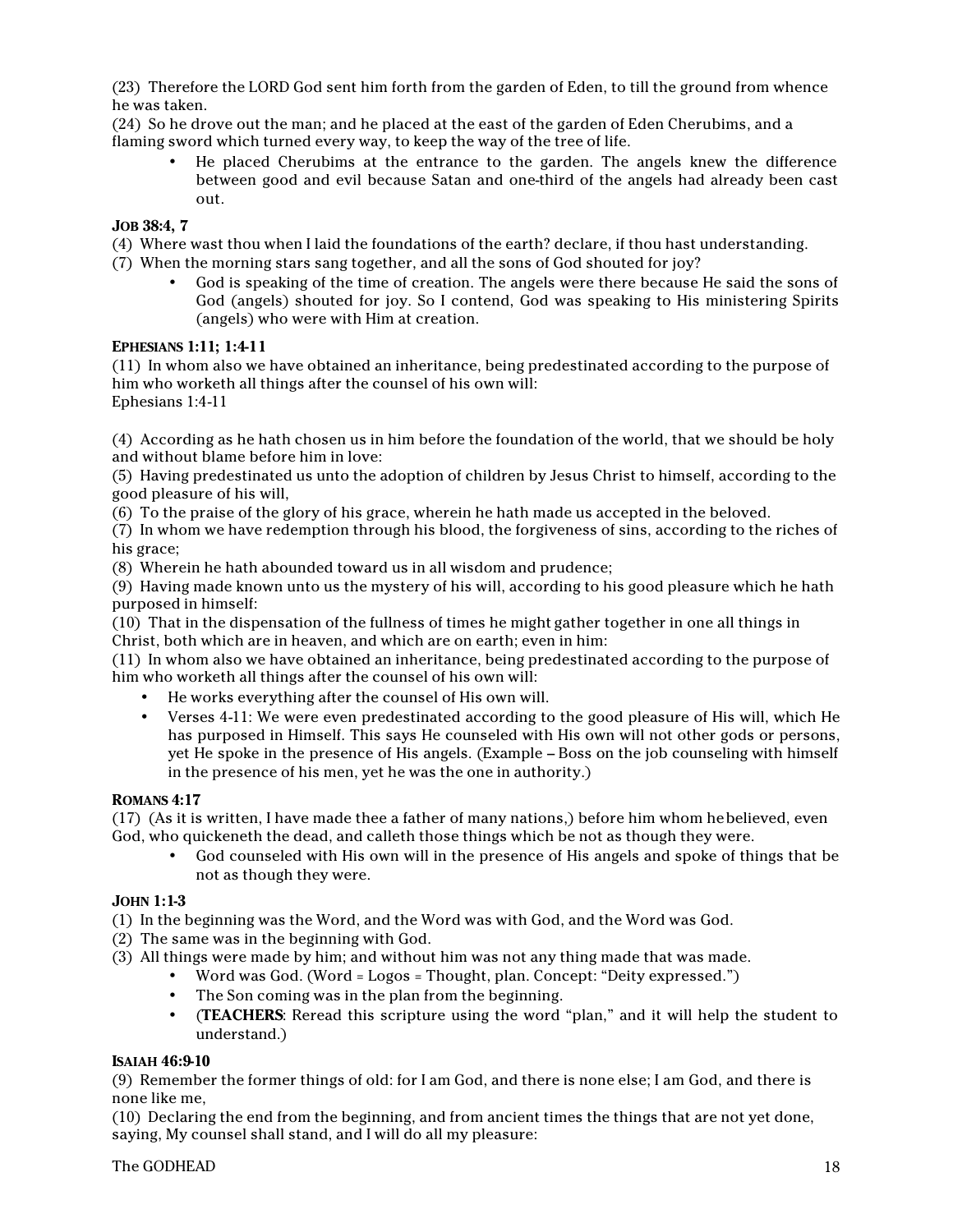• He is God; there is none like Him. He declares the end from the beginning, and His council will stand.

### **REVELATION 13:8**

(8) And all that dwell upon the earth shall worship him, whose names are not written in the book of life of the Lamb slain from the foundation of the world.

• Jesus Christ was the Lamb slain before the foundation of the world. He was slain in the plan of God, but not fulfilled until almost 2,000 years ago.

#### **1 PETER 1:19-21**

(19) But with the precious blood of Christ, as of a lamb without blemish and without spot:

(20) Who verily was foreordained before the foundation of the world, but was manifest in these last times for you,

(21) Who by him do believe in God, that raised him up from the dead, and gave him glory; that your faith and hope might be in God.

• He was foreordained before the foundation of the world (in the plan of God), but manifest in these last times, for us.

#### **ROMANS 5:14**

(14) Nevertheless death reigned from Adam to Moses, even over them that had not sinned after the similitude of Adam's transgression, who is the figure of him that was to come.

• Adam was made in the figure (image) of Him that was to come (Jesus Christ).

#### **ROMANS 8:29**

(29) For whom he did foreknow, he also did predestinate to be conformed to the image of his Son, that he might be the firstborn among many brethren.

• He was foreknown and predestinated to be conformed to the image of His Son. (The image that was in His plan and the image in which Adam was made.)

#### **COLOSSIANS 1:15**

(15) Who is the image of the invisible God, the firstborn of every creature:

• Jesus is the image of the invisible God.

# **1 CORINTHIANS 15:45-47**

(45) And so it is written, The first man Adam was made a living soul; the last Adam was made a quickening spirit.

(46) Howbeit that was not first which is spiritual, but that which is natural; and afterward that which is spiritual.

(47) The first man is of the earth, earthy: the second man is the Lord from heaven.

- The man Adam was a living soul, but the second Adam (Jesus) was a quickening Spirit.
- The first man was of the earth, earthly; the second man (Jesus) was the Lord from heaven.

#### **GALATIANS 4:4**

(4) But when the fullness of the time was come, God sent forth his Son, made of a woman, made under the law,

When the fullness of time was come (according to the plan), He sent forth His Son. How? Made of a woman, made under the law of dispensation.

#### **2 TIMOTHY 1:9-10**

(9) Who hath saved us, and called us with a holy calling, not according to our works, but according to his own purpose and grace, which was given us in Christ Jesus before the world began,

(10) But is now made manifest by the appearing of our Savior Jesus Christ, who hath abolished death, and hath brought life and immortality to light through the gospel:

• Grace was given to us in Jesus Christ before the world began (in the plan), but was manifest (put into action) by the appearing of Jesus Christ.

#### **1 PETER 1:2**

(2) Elect according to the foreknowledge of God the Father, through sanctification of the Spirit, unto obedience and sprinkling of the blood of Jesus Christ: Grace unto you, and peace, be multiplied.

• We are the elect according to the foreknowledge of God.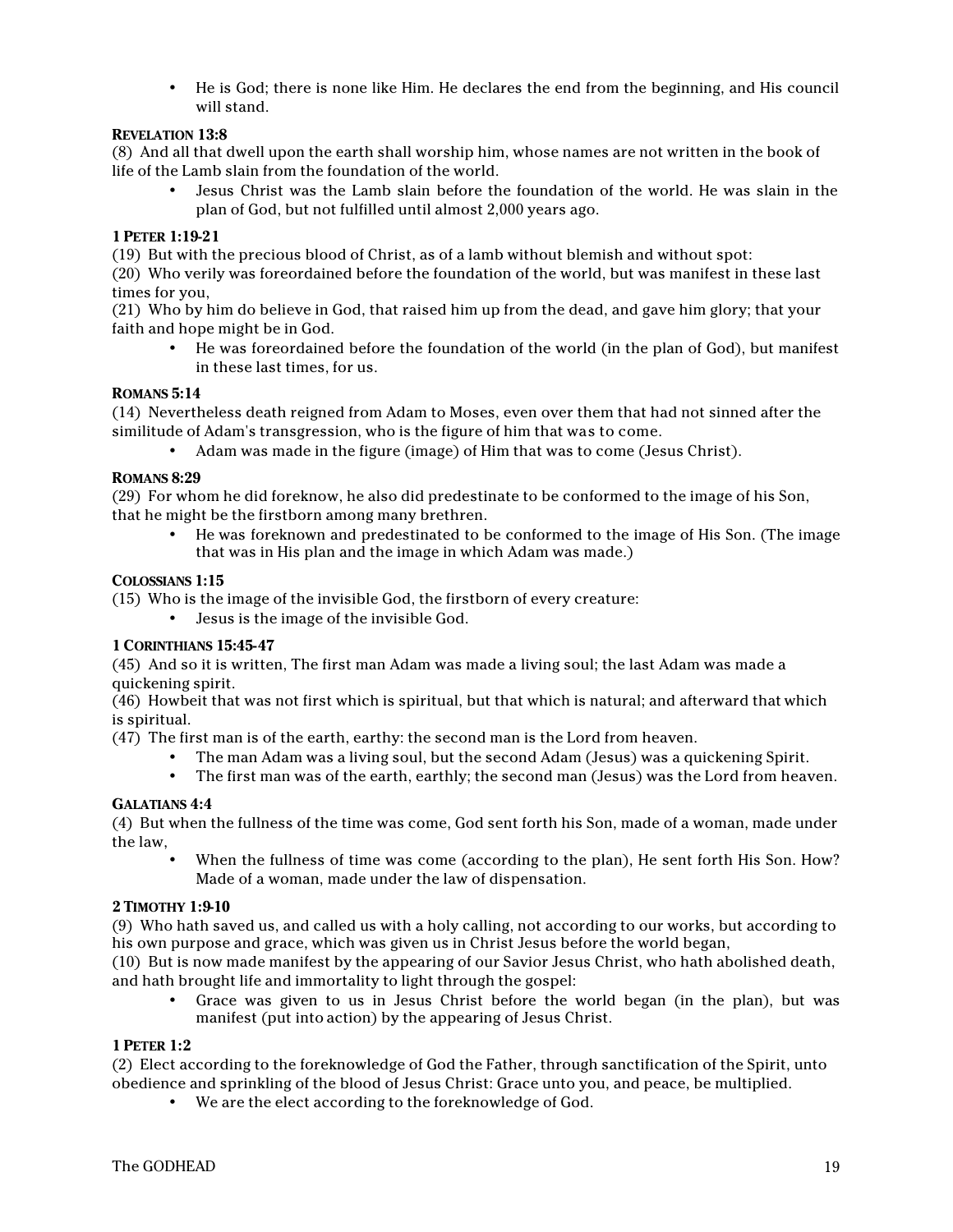# **THE WISDOM OF GOD**

#### **PROVERBS 8:22-30**

(22) The LORD possessed me in the beginning of his way, before his works of old.

(23) I was set up from everlasting, from the beginning, or ever the earth was.

(24) When there were no depths, I was brought forth; when there were no fountains abounding with water.

(25) Before the mountains were settled, before the hills was I brought forth:

(26) While as yet he had not made the earth, nor the fields, nor the highest part of the dust of the world.

(27) When he prepared the heavens, I was there: when he set a compass upon the face of the depth:

(28) When he established the clouds above: when he strengthened the fountains of the deep:

(29) When he gave to the sea his decree, that the waters should not pass his commandment: when he appointed the foundations of the earth:

(30) Then I was by him, as one brought up with him: and I was daily his delight, rejoicing always before him;

• Some feel this is the Son speaking here. But to see who is really speaking, let's look at the next two verses.

#### **PROVERBS 8:1, 12; 9:1**

(1) Doth not wisdom cry? and understanding put forth her voice?

- (12) I wisdom dwell with prudence, and find out knowledge of witty inventions.
- (9:1) Wisdom hath built her house, she hath hewn out her seven pillars:
	- The Wisdom of God is speaking. Remember, God counseled with His own will, made a plan from the beginning, and spoke of things that be not as though they were. The Son only existed in the wisdom and plan of God, until He was born at Bethlehem.

#### **1 CORINTHIANS 1:23-24**

(23) But we preach Christ crucified, unto the Jews a stumblingblock, and unto the Greeks foolishness; (24) But unto them which are called, both Jews and Greeks, Christ the power of God, and the wisdom of God.

• Christ is the power of God and the wisdom of God. He was made from the Wisdom and by the power of God. He is the wisdom and power of God, because it is God that lives in the flesh.

#### **1 CORINTHIANS 2:7-8**

(7) But we speak the wisdom of God in a mystery, even the hidden wisdom, which God ordained before the world unto our glory:

(8) Which none of the princes of this world knew: for had they known it, they would not have crucified the Lord of glory.

• He was the wisdom of God in a mystery, ordained before the world, and if princes of this world had known it, they would not have crucified the Lord of Glory. God did not die, but the fleshly body died. The Spirit in Him was the Lord of Glory.

# **RIGHT HAND OF GOD**

#### **ACTS 7:55-56**

(55) But he, being full of the Holy Ghost, looked up steadfastly into heaven, and saw the glory of God, and Jesus standing on the right hand of God,

(56) And said, Behold, I see the heavens opened, and the Son of man standing on the right hand of God.

- Stephen did not say he saw two people but the glory of God and Jesus on the right hand. He was not speaking of a geographical location. (How do you get on one side of a Spirit that is everywhere) The right hand is a Jewish term that speaks of being in a place of power and authority. He saw Jesus in His exalted position that was prophesied in the scripture. The next scripture will make this clear.
- Right hand is also a place of acceptance with God. Example: At the judgment, sheep (saints) are on the right hand (place of acceptance) by God, goats (sinners) are on the left hand (place of rejection by God).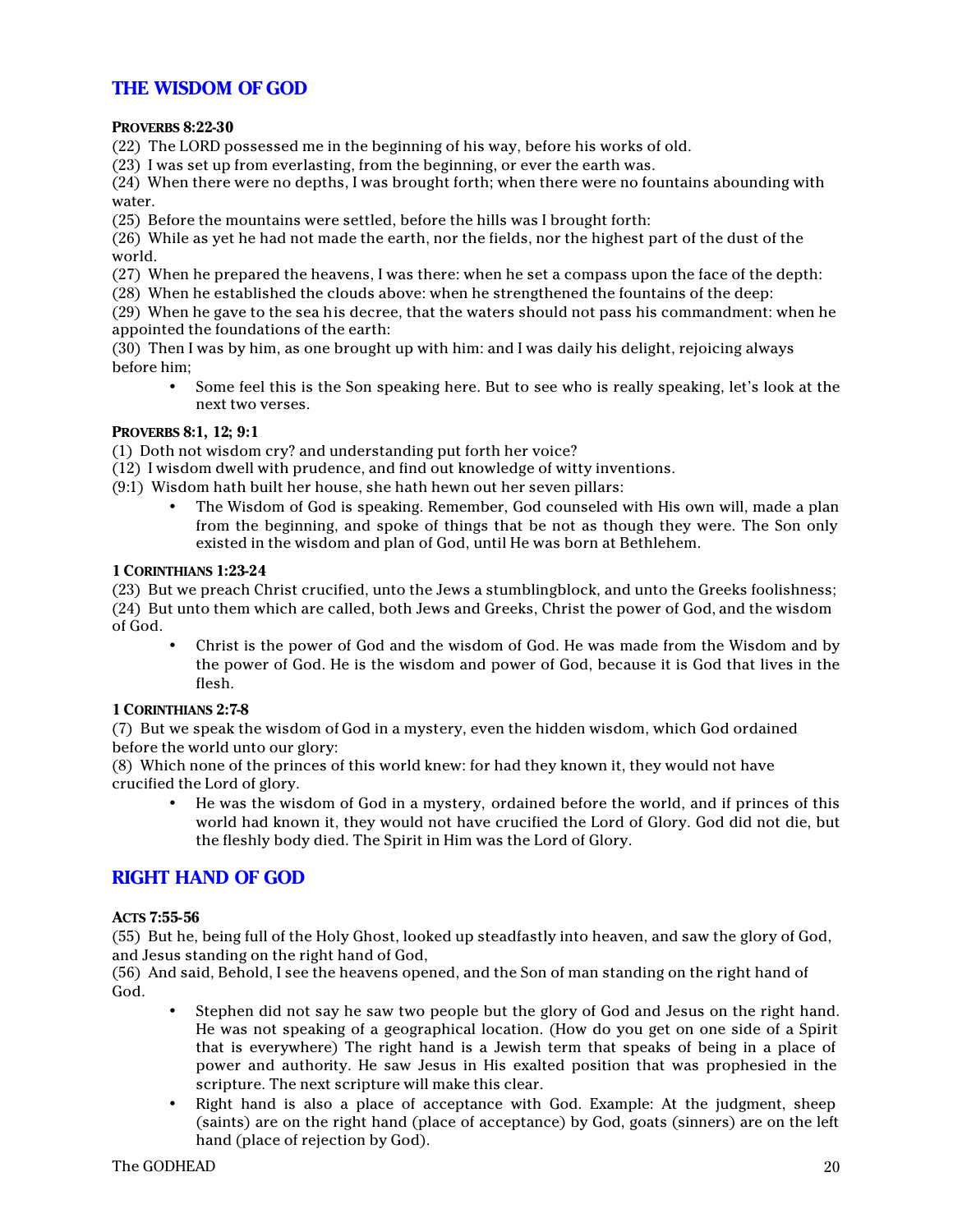### **MARK 14:62**

(62) And Jesus said, I am: and ye shall see the Son of man sitting on the right hand of power, and coming in the clouds of heaven.

• He shall be sitting on the right hand of power (not a person). This is describing His exalted position at His return as Lord of lords and King of kings.

#### **COLOSSIANS 1:19**

(19) For it pleased the Father that in him should all fullness dwell;

• It pleased the Father (Spirit) that in Him should all the fullness dwell.

#### **MATTHEW 28:18**

(18) And Jesus came and spake unto them, saying, All power is given unto me in heaven and in earth.

• All power in heaven and earth was given to Jesus.

#### **EXODUS 15:6-8, 12-13**

(6) Thy right hand, O LORD, is become glorious in power: thy right hand, O LORD, hath dashed in pieces the enemy.

(7) And in the greatness of thine excellency thou hast overthrown them that rose up against thee: thou sentest forth thy wrath, which consumed them as stubble.

(8) And with the blast of thy nostrils the waters were gathered together, the floods stood upright as a heap, and the depths were congealed in the heart of the sea.

(12) Thou stretchedst out thy right hand, the earth swallowed them.

(13) Thou in thy mercy hast led forth the people which thou hast redeemed: thou hast guided them in thy strength unto thy holy habitation.

- Human terminology is often used in the Bible to describe a spiritual truth. Here we have two more examples of this.
- It says the right hand of God has dashed thy enemy to pieces. A big right hand did not come down and start smashing the enemy, but the enemy was destroyed by the power of God.
- By the blast of thy nostrils, the waters stood up. A big nose did not come out of heaven and blow on the water, but the power of God made the waters divide.
- Verses 12-13: The enemy was swallowed by the power of God, and He has guided Israel in "thy strength" unto a holy habitation.

#### **PSALMS 20:6, 21:8**

(6) Now know I that the LORD saveth his anointed; he will hear him from his holy heaven with the saving strength of his right hand.

(21:8) Thine hand shall find out all thine enemies: thy right hand shall find out those that hate thee.

- Verse 6: This speaks of the strength of His right hand, letting us know it is a symbol of power.
- Verse 8: Right hand here speaks of the power and ability of God to find and judge all things.

# **PSALMS 118:14-16**

(14) The LORD is my strength and song, and is become my salvation.

(15) The voice of rejoicing and salvation is in the tabernacles of the righteous: the right hand of the LORD doeth valiantly.

(16) The right hand of the LORD is exalted: the right hand of the LORD doeth valiantly.

• These scriptures speak of the strength of God and that the right hand of the Lord is exalted and does valiantly, again meaning it is an exalted place of power with God.

#### **HABAKKUK 2:16**

(16) Thou art filled with shame for glory: drink thou also, and let thy foreskin be uncovered: the cup of the LORD's right hand shall be turned unto thee, and shameful spewing shall be on thy glory.

• Here the cup of the Lord's right hand speaks of the powerful wrath of God.

# **ISAIAH 48:13**

(13) Mine hand also hath laid the foundation of the earth, and my right hand hath spanned the heavens: when I call unto them, they stand up together.

• Here the right hand symbolizes the power of creation.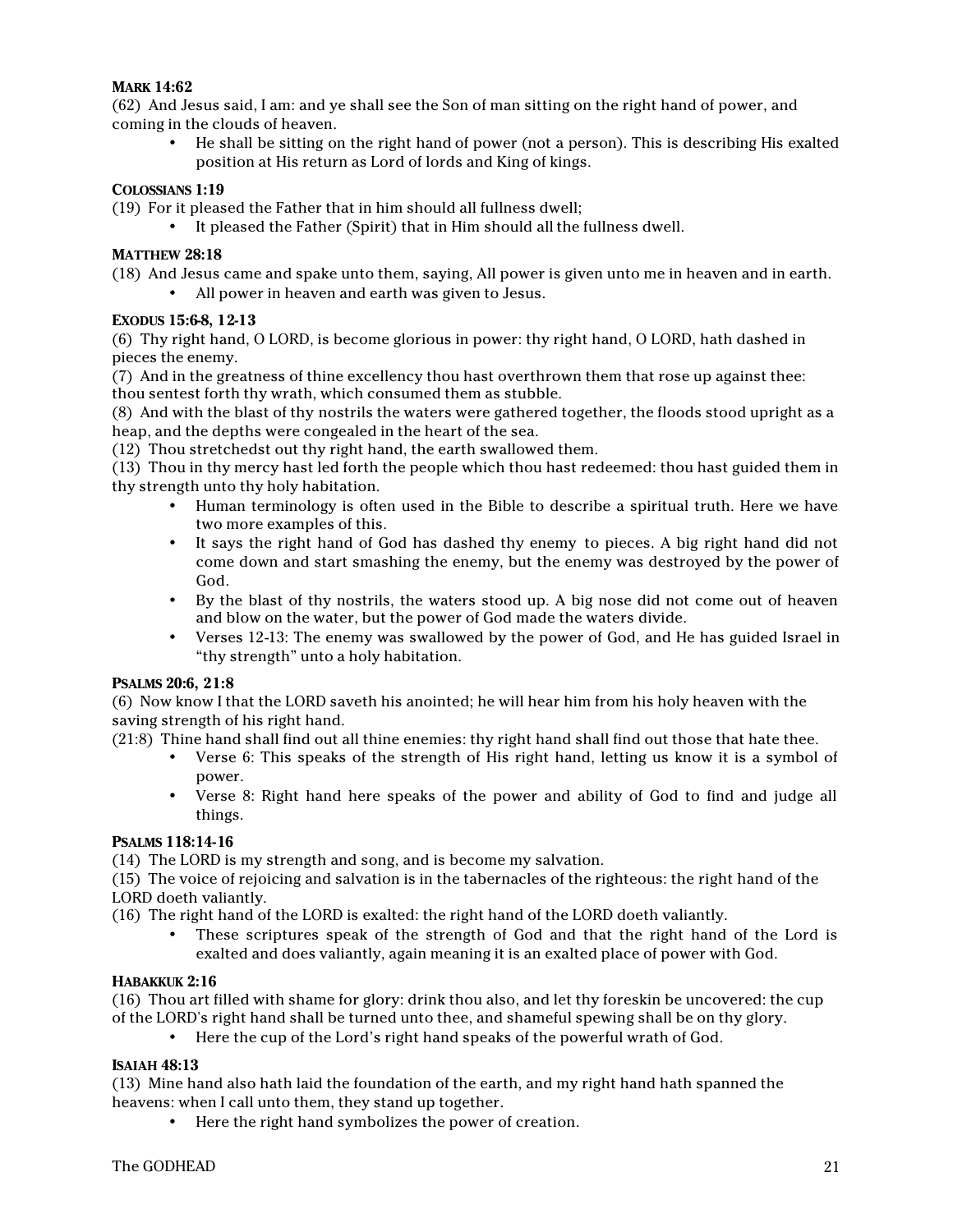#### **ISAIAH 63:12**

(12) That led them by the right hand of Moses with his glorious arm, dividing the water before them, to make himself an everlasting name?

• Right hand here symbolizes the power of God working through Moses to lead the children of Israel from Egypt.

#### **LUKE 11:20**

(20) But if I with the finger of God cast out devils, no doubt the kingdom of God is come upon you.

• The finger of God here symbolizes the power of God to cast out devils. If you try to make it literal, you would have Jesus reaching up into heaven, grabbing a big finger, reaching inside people with it and casting out devils. So remember, you cannot make God a human; He is an omnipresent Spirit.

# **WHO WAS JESUS PRAYING TO?**

#### **MATTHEW 27:46**

(46) And about the ninth hour Jesus cried with a loud voice, saying, Eli, Eli, lama sabachthani? that is to say, My God, my God, why hast thou forsaken me?

• Humanity (the fleshly man that was about to die) was crying out to divinity (Spirit of God which can never die). If God had not allowed that body to die, He could never have been killed.

#### **MATTHEW 26:39-42**

(39) And he went a little farther, and fell on his face, and prayed, saying, O my Father, if it be possible, let this cup pass from me: nevertheless not as I will, but as thou wilt.

(40) And he cometh unto the disciples, and findeth them asleep, and saith unto Peter, What, could ye not watch with me one hour?

(41) Watch and pray, that ye enter not into temptation: the spirit indeed is willing, but the flesh is weak.

(42) He went away again the second time, and prayed, saying, O my Father, if this cup may not pass away from me, except I drink it, thy will be done.

• This is another example of the humanity praying to the Spirit. The will of the flesh was to live, but the Son (flesh) knew it was the will of God (Father, Spirit) to die for the redemption of lost souls. If He was a co-equal God, why would He pray to another God when He would already have the power to do anything Himself?

#### **HEBREWS 5:7-10**

(7) Who in the days of his flesh, when he had offered up prayers and supplications with strong crying and tears unto him that was able to save him from death, and was heard in that he feared;

(8) Though he were a Son, yet learned he obedience by the things which he suffered;

(9) And being made perfect, he became the author of eternal salvation unto all them that obey him;

(10) Called of God a high priest after the order of Melchizedek.

• In the days of His flesh, offered He prayers to God (Spirit). He was a high priest after the order of Melchisedec.

#### **HEBREWS 7:1-3**

(1) For this Melchizedek, king of Salem, priest of the most high God, who met Abraham returning from the slaughter of the kings, and blessed him;

(2) To whom also Abraham gave a tenth part of all; first being by interpretation King of righteousness, and after that also King of Salem, which is, King of peace;

(3) Without father, without mother, without descent, having neither beginning of days, nor end of life; but made like unto the Son of God; abideth a priest continually.

• Melchisedec was King of righteousness, King of peace, had no father or mother, no beginning of days nor ending of days; so He had to have been God manifest in the flesh as a type of Jesus that was to come. Jesus was God manifest in the flesh.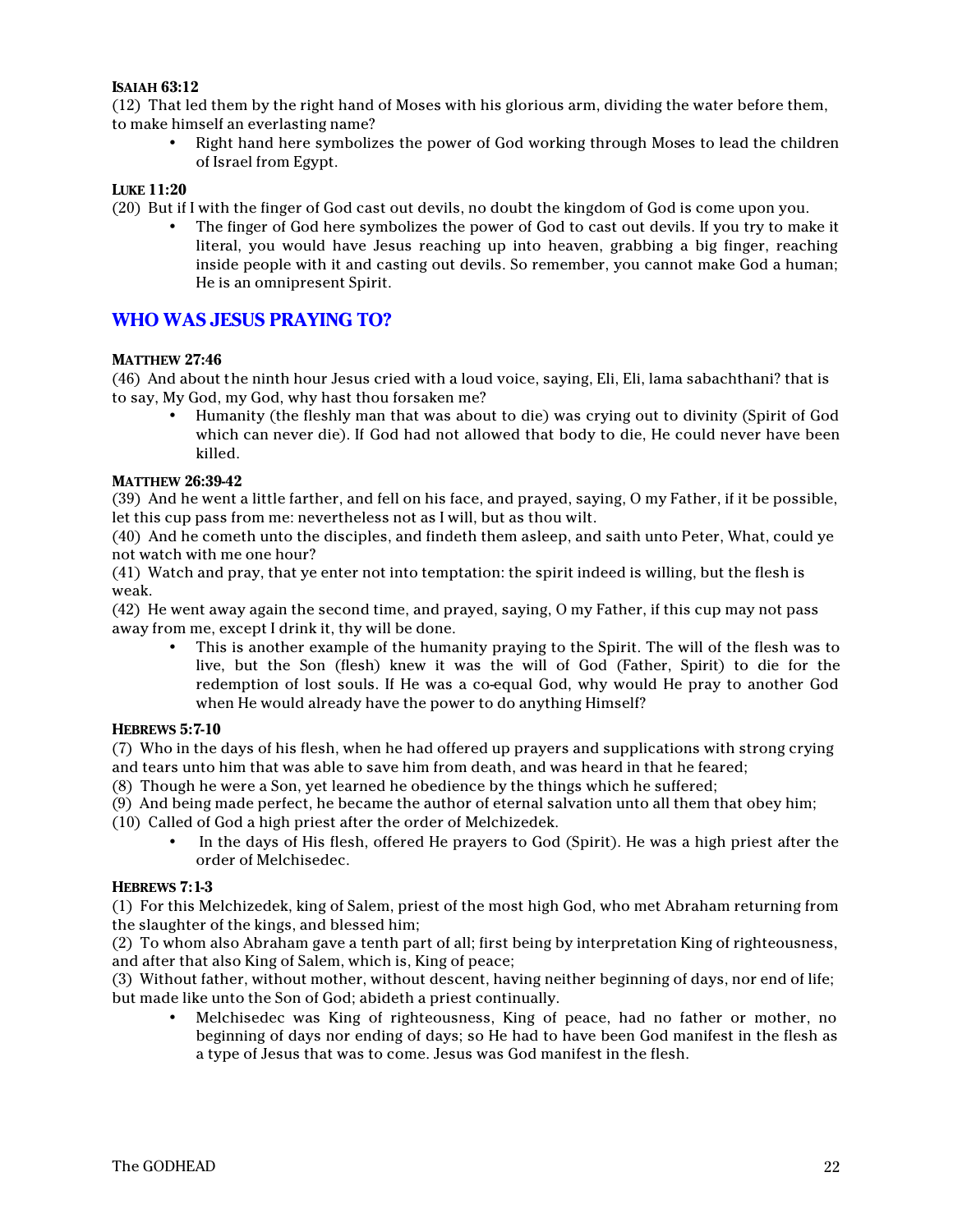# **BAPTISM OF JESUS**

#### **MATTHEW 3:16-17**

(16) And Jesus, when he was baptized, went up straightway out of the water: and, lo, the heavens were opened unto him, and he saw the Spirit of God descending like a dove, and lighting upon him: (17) And lo a voice from heaven, saying, This is my beloved Son, in whom I am well pleased.

• Some feel that this means God is three persons, but let us examine what we actually have here. We have the body of Jesus (flesh), the Spirit manifesting itself in the form of a dove (God is not really a bird), and the voice of God that speaks. This does not indicate more than one God at all, and we will see the purpose for this explained in the book of John.

#### **ACTS 2:33**

(33) Therefore being by the right hand of God exalted, and having received of the Father the promise of the Holy Ghost, he hath shed forth this, which ye now see and hear.

• God (Spirit) exalted the Son (flesh) and anointed Him with His Spirit (Holy Ghost). If He were a co-equal God, this would not have been necessary.

#### **ACTS 1:2**

(2) A devout man, and one that feared God with all his house, which gave much alms to the people, and prayed to God always.

• Spirit of God in Jesus was called the Holy Ghost when it empowered Him to speak to the apostles.

#### **JOHN 1:32-34**

(32) And John bare record, saying, I saw the Spirit descending from heaven like a dove, and it abode upon him.

(33) And I knew him not: but he that sent me to baptize with water, the same said unto me, Upon whom thou shalt see the Spirit descending, and remaining on him, the same is he which baptizeth with the Holy Ghost.

(34) And I saw, and bare record that this is the Son of God.

• The Spirit manifesting itself in the form of a dove was a sign to John that this definitely was the One who would baptize with the Holy Ghost, so there had to be a visible manifestation of the Spirit that John could see.

#### **2 CORINTHIANS 13:14**

(14) The grace of the Lord Jesus Christ, and the love of God, and the communion of the Holy Ghost, be with you all. Amen.

• Grace, love, and communion are not three different gods, but functions of the offices of the one true God.

# **THE END COMES; GOD WILL BE ALL IN ALL**

#### **1 CORINTHIANS 15:24-28**

(24) Then cometh the end, when he shall have delivered up the kingdom to God, even the Father; when he shall have put down all rule and all authority and power.

(25) For he must reign, till he hath put all enemies under his feet.

(26) The last enemy that shall be destroyed is death.

(27) For he hath put all things under his feet. But when he saith all things are put under him, it is manifest that he is excepted, which did put all things under him.

(28) And when all things shall be subdued unto him, then shall the Son also himself be subject unto him that put all things under him, that God may be all in all.

• This speaks of a time when the office of the Sonship (mediator, intercessor) will end, and He will be known not as Son, but as the Almighty God; and God will be all in all.

#### **JOHN 17:4-5**

(4) I have glorified thee on the earth: I have finished the work which thou gavest me to do.

(5) And now, O Father, glorify thou me with thine own self with the glory which I had with thee before the world was.

• Jesus here wants to be glorified with the same glory He had in the beginning. He was the Supreme Lord and ruler who was all in all, unlimited by a fleshly body and Sonship office.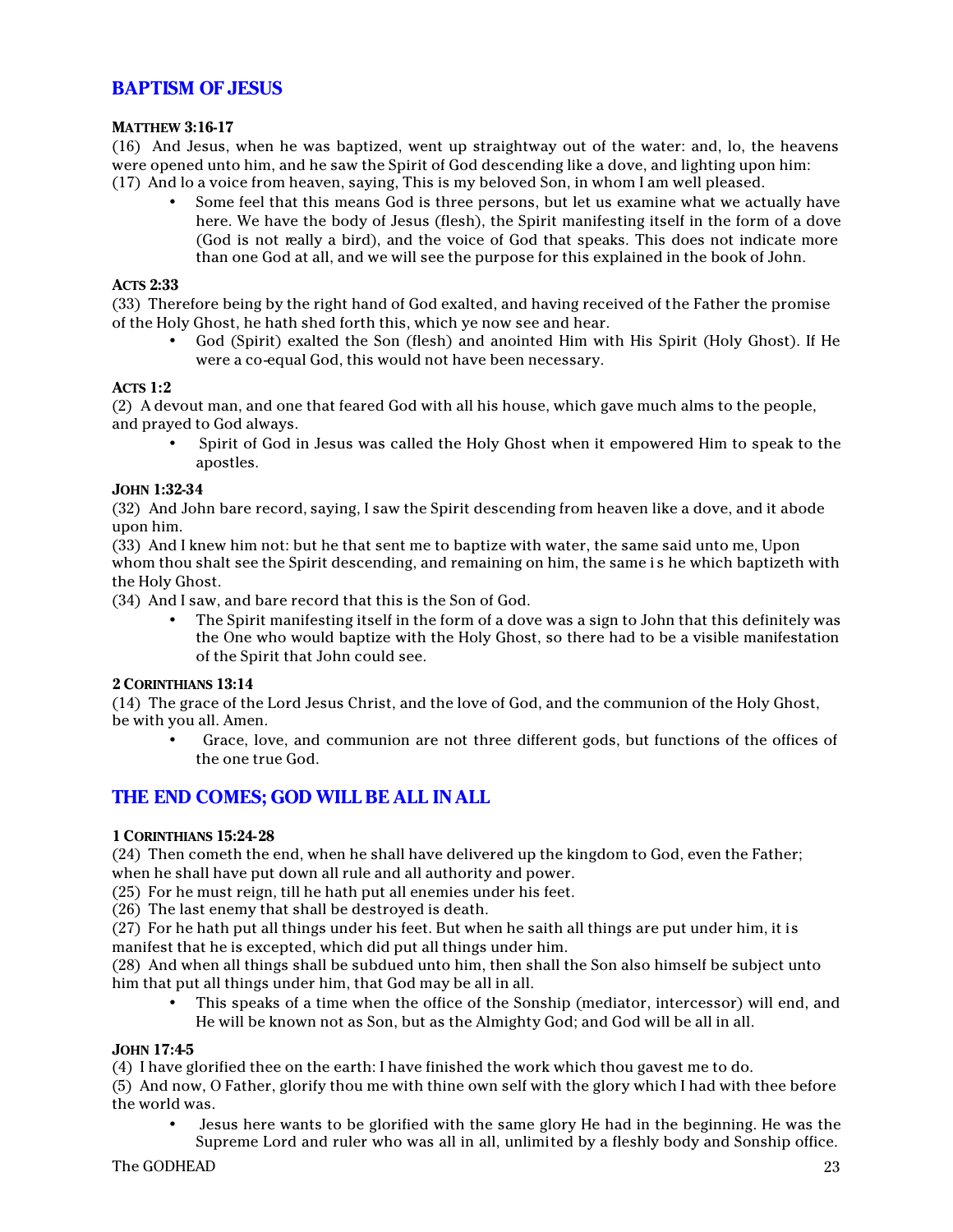He is praying to someday have that same glory when His work as the Son is finished. He will become this in His eternal reign. He will be one Lord and His name one.

(**TEACHERS**: In this next scripture reading show how the scriptures bring out the difference in flesh and Spirit, but do no indicate two Gods. Example: Jesus – man approved of God (Spirit) slain (flesh was slain), but God (Spirit) raised Him.)

#### **ACTS 2:21-39**

(21) And it shall come to pass, that whosoever shall call on the name of the Lord shall be saved. (22) Ye men of Israel, hear these words; Jesus of Nazareth, a man approved of God among you by miracles and wonders and signs, which God did by him in the midst of you, as ye yourselves also know:

(23) Him, being delivered by the determinate counsel and foreknowledge of God, ye have taken, and by wicked hands have crucified and slain:

(24) Whom God hath raised up, having loosed the pains of death: because it was not possible that he should be holden of it.

(25) For David speaketh concerning him, I foresaw the Lord always before my face, for he is on my right hand, that I should not be moved:

(26) Therefore did my heart rejoice, and my tongue was glad; moreover also my flesh shall rest in hope:

(27) Because thou wilt not leave my soul in hell, neither wilt thou suffer thine Holy One to see corruption.

(28) Thou hast made known to me the ways of life; thou shalt make me full of joy with thy countenance.

(29) Men and brethren, let me freely speak unto you of the patriarch David, that he is both dead and buried, and his sepulcher is with us unto this day.

(30) Therefore being a prophet, and knowing that God had sworn with an oath to him, that of the fruit of his loins, according to the flesh, he would raise up Christ to sit on his throne;

(31) He seeing this before spake of the resurrection of Christ, that his soul was not left in hell, neither his flesh did see corruption.

(32) This Jesus hath God raised up, whereof we all are witnesses.

(33) Therefore being by the right hand of God exalted, and having received of the Father the promise of the Holy Ghost, he hath shed forth this, which ye now see and hear.

(34) For David is not ascended into the heavens: but he saith himself, The Lord said unto my Lord, Sit thou on my right hand,

(35) Until I make thy foes thy footstool.

(36) Therefore let all the house of Israel know assuredly, that God hath made that same Jesus, whom ye have crucified, both Lord and Christ.

(37) Now when they heard this, they were p ricked in their heart, and said unto Peter and to the rest of the apostles, Men and brethren, what shall we do?

(38) Then Peter said unto them, Repent, and be baptized every one of you in the name of Jesus Christ for the remission of sins, and ye shall receive the gift of the Holy Ghost.

(39) For the promise is unto you, and to your children, and to all that are afar off, even as many as the Lord our God shall call.

• Peter brings out how Jesus was the fulfillment of a foreordained plan of God that was prophesied in the scriptures; then he tells what the plan was. (Acts 2:38-39)

#### **(Reveal the plan and comment on the name.)**

#### **ACTS 4:10-12**

(10) Be it known unto you all, and to all the people of Israel, that by the name of Jesus Christ of Nazareth, whom ye crucified, whom God raised from the dead, even by him doth this man stand here before you whole.

(11) This is the stone which was set at naught of you builders, which is become the head of the corner.

(12) Neither is there salvation in any other: for there is none other name under heaven given among men, whereby we must be saved.